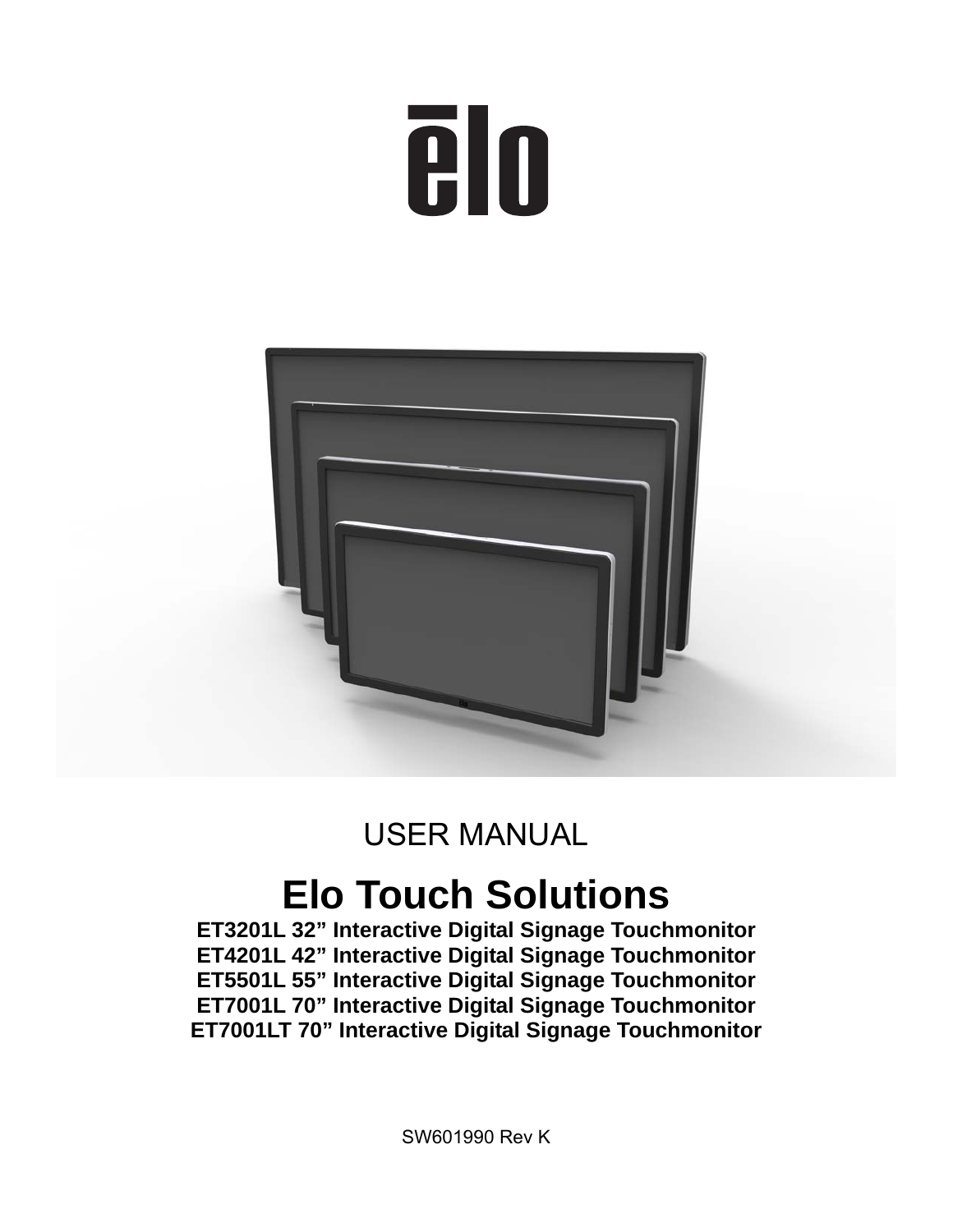#### **Copyright © 2015 Elo Touch Solutions, Inc. All Rights Reserved.**

No part of this publication may be reproduced, transmitted, transcribed, stored in a retrieval system, or translated into any language or computer language, in any form or by any means, including, but not limited to, electronic, magnetic, optical, chemical, manual, or otherwise without prior written permission of Elo Touch Solutions, Inc.

#### **Disclaimer**

The information in this document is subject to change without notice. Elo Touch Solutions, Inc. and its Afffiliates (collectively "Elo") makes no representations or warranties with respect to the contents herein, and specifically disclaims any implied warranties of merchantability or fitness for a particular purpose. Elo reserves the right to revise this publication and to make changes from time to time in the content hereof without obligation of Elo to notify any person of such revisions or changes.

#### **Trademark Acknowledgments**

AccuTouch, CarrollTouch, Elo, Elo (logo), Elo Touch, Elo Touch Solutions, Elo TouchSystems, IntelliTouch, iTouch, SecureTouch, TouchTools and VuPoint are trademarks of Elo and its Affiliates. Windows is a trademark of Microsoft Corporation.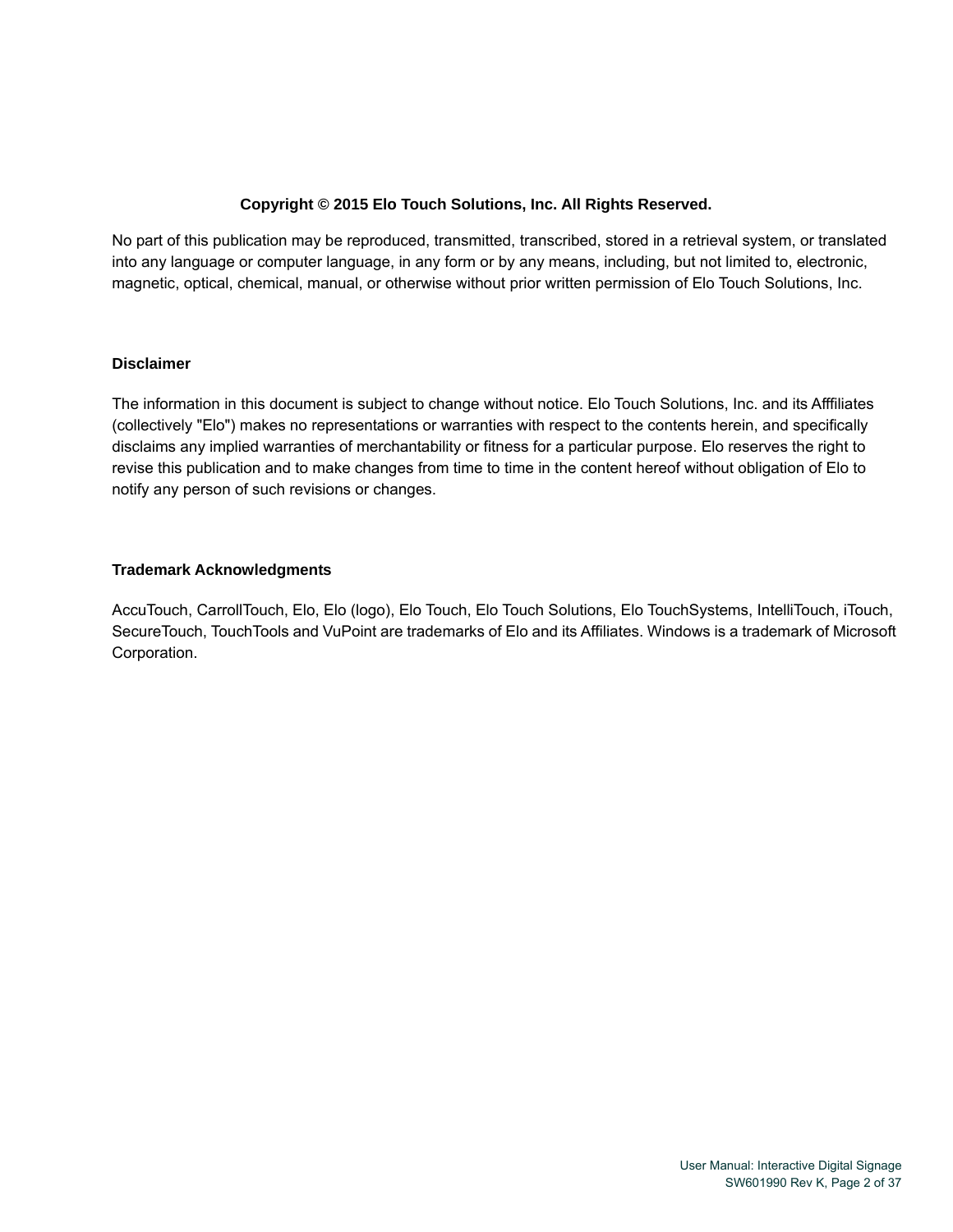# **Table of Contents**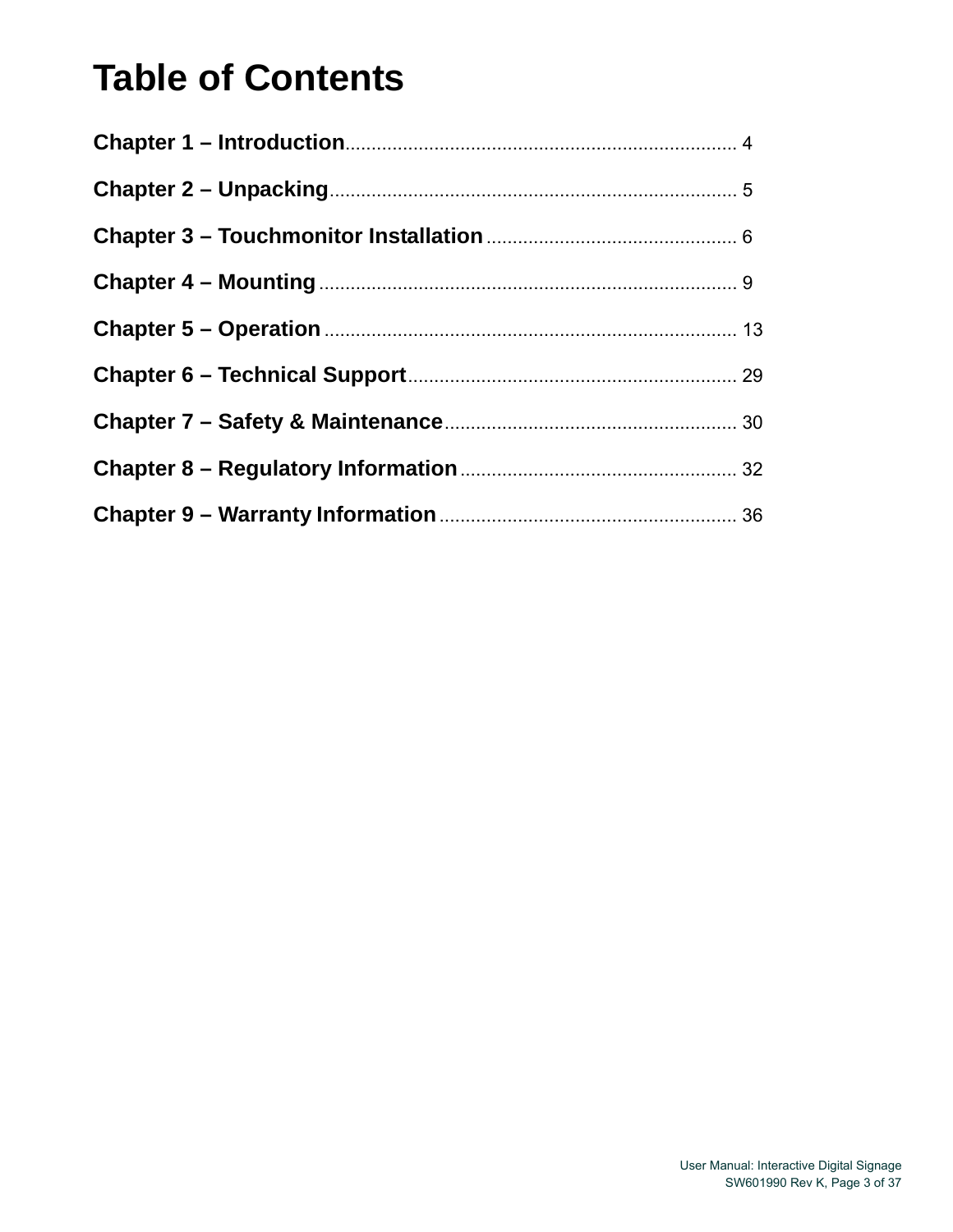# Chapter 1: Introduction

#### **Product Description**

Your new Interactive Digital Signage (IDS) touchmonitor combines Elo Touch Solutions reliable performance with the latest developments in touchscreen technology and display design. This combination of features creates a natural flow of information between a user and the touchmonitor.

This touchmonitor incorporates a 24-bit color, active matrix thin-film-transistor, and digital signage LCD panel to provide superior display performance. Its Full HD resolution of 1920x1080 is suitable for displaying graphics and images. Other features that enhance this LCD monitor's performance are Plug & Play compatibility, built-in speakers and headphone output capability, a remote for on screen display (OSD) controls, and a family of IDS computer modules.

The computer modules are designed to slide into a bay on the rear of the monitor. The monitors form factor will not be affected and extra cabling is not required. Your IDS touchmonitor will turn into an IDS All-in-One touchcomputer.

#### **Precautions**

Follow all warnings, precautions and maintenance as recommended in this user manual to maximize the life of your unit and prevent risks to user safety. See Chapter 8 for more information on touchmonitor safety.

For your health and safety, it is strongly recommended that at least two people (four for the ET7001L/ET7001LT) handle, lift, and/or move these touchmonitors.

This manual contains information that is important for the proper setup and maintenance of the IDS and optional computer module. Before setting up and powering on your new touchmonitor and computer module, read through this manual, especially the Installation, Mounting, and Operation chapters.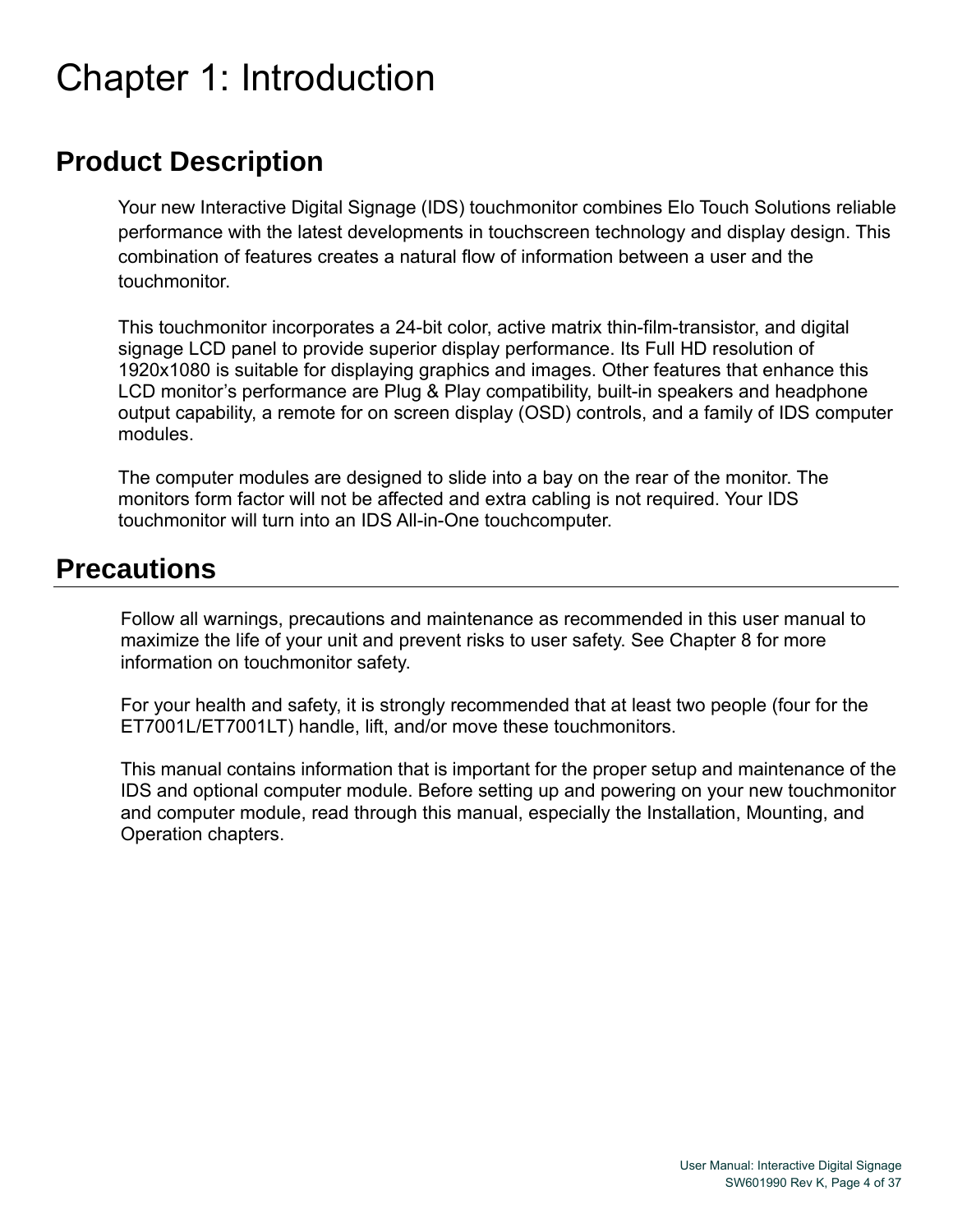# Chapter 2: Unpacking

## **Unpacking the Interactive Digital Signage Touchmonitor**

To unpack the IDS, follow these steps:

1. The carton should be oriented in the manner according to its labeling. The hinged plastic locks should be at the 'bottom'.

2. Open and remove all 4 hinged plastic locks. There are 6 hinged plastic locks for the 7001L unit.



3. Once the locks are removed, lift the cartons top lid off the bottom frame.



4. With the top lid removed, you now have access to the IDS touchmonitor and the included accessories.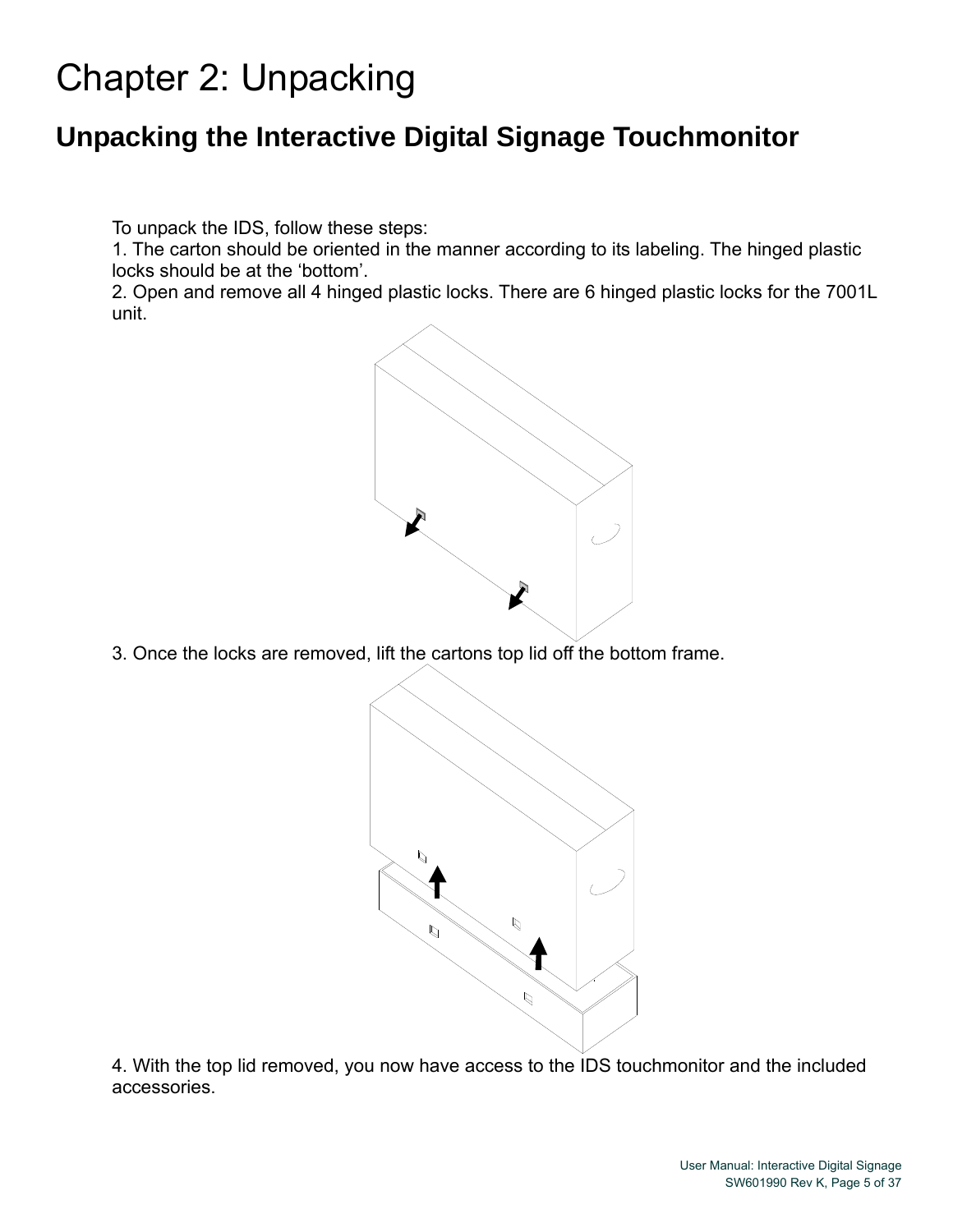# Chapter 3: IDS Touchmonitor Installation

### **Connector Panel & Interfaces**

#### *Note: For your health and safety, it is strongly recommended that at least two people (four for the ET7001L/ET7001LT) handle, lift, or move these Touchmonitors. Elo recommends safe lifting techniques as described in OSHA/NIOSH Guidelines.*

Check that the following items are present and in good condition:

- IDS touchmonitor
- User Manual CD
- Quick Install Guide
- OSD Remote connected to the monitor
- Cables
	- o HDMI, USB, North America power, Europe/Korea power, U.K. power, Argentina power, Taiwan power, China power, Korea power, Japan power, & Japan 3pin-2pin adapter and VGA cable for the Y-Cable (7001LT).
		- The Y-Cable is used to send MDC to the monitor. For more information about MDC commands, see page 20.

Remove the cable cover on the bottom rear (when viewed in landscape orientation) to access the touchmonitors connector panel.

Pictures of the connector panel and interfaces. The OSD connection is in red.

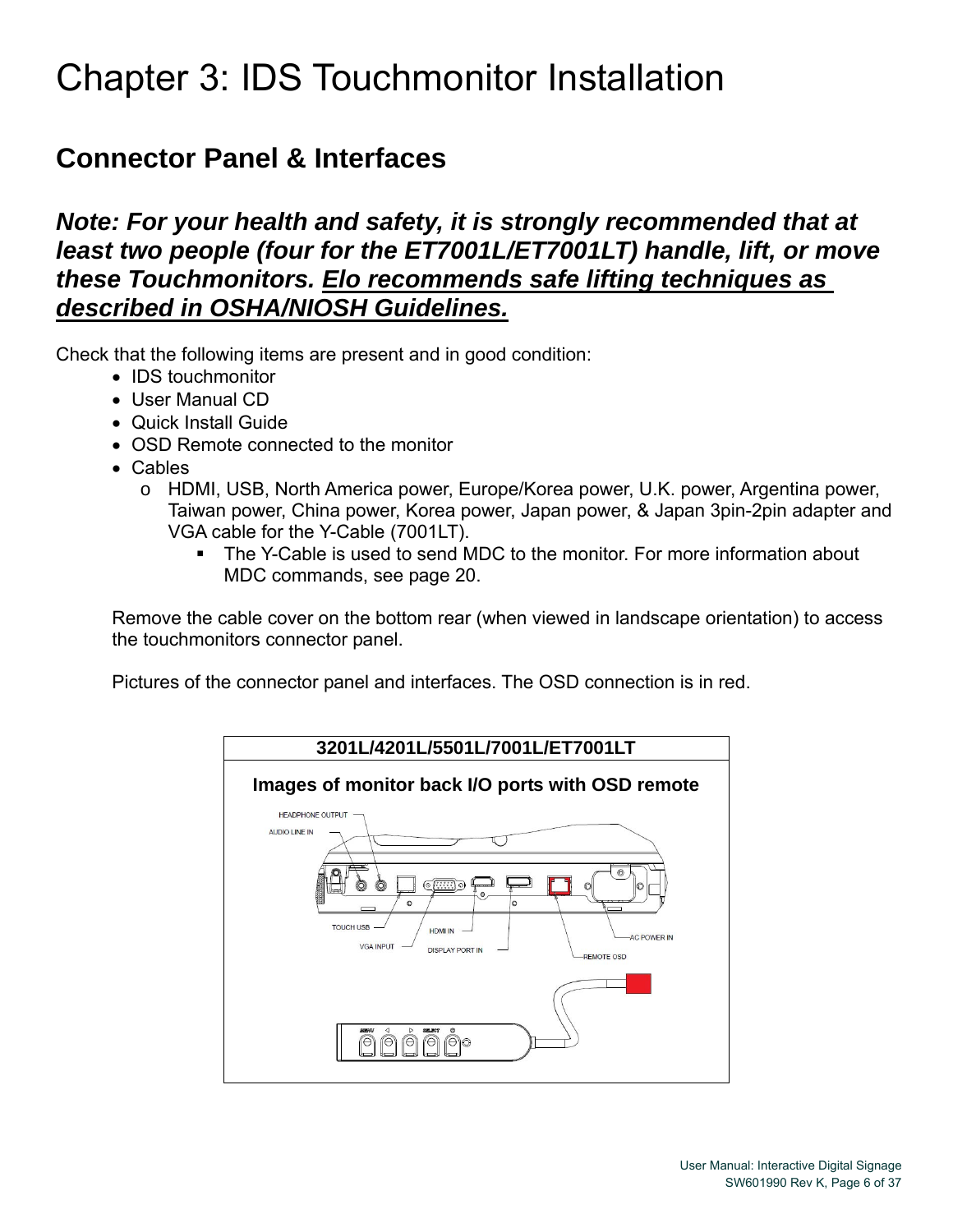## **IDS Touchmonitor Connections to an External Computer**

- 1. Connect the HDMI cable between the monitor and the video source.
- 2. Connect the USB touch cable between the monitor and the PC.
- 3. Select the correct power cable for your region. Connect it between the AC power source and the touchmonitors POWER IN connector.
- 4. The touchmonitor ships in an ON state. Use the remote OSD to access the On Screen Display Menu.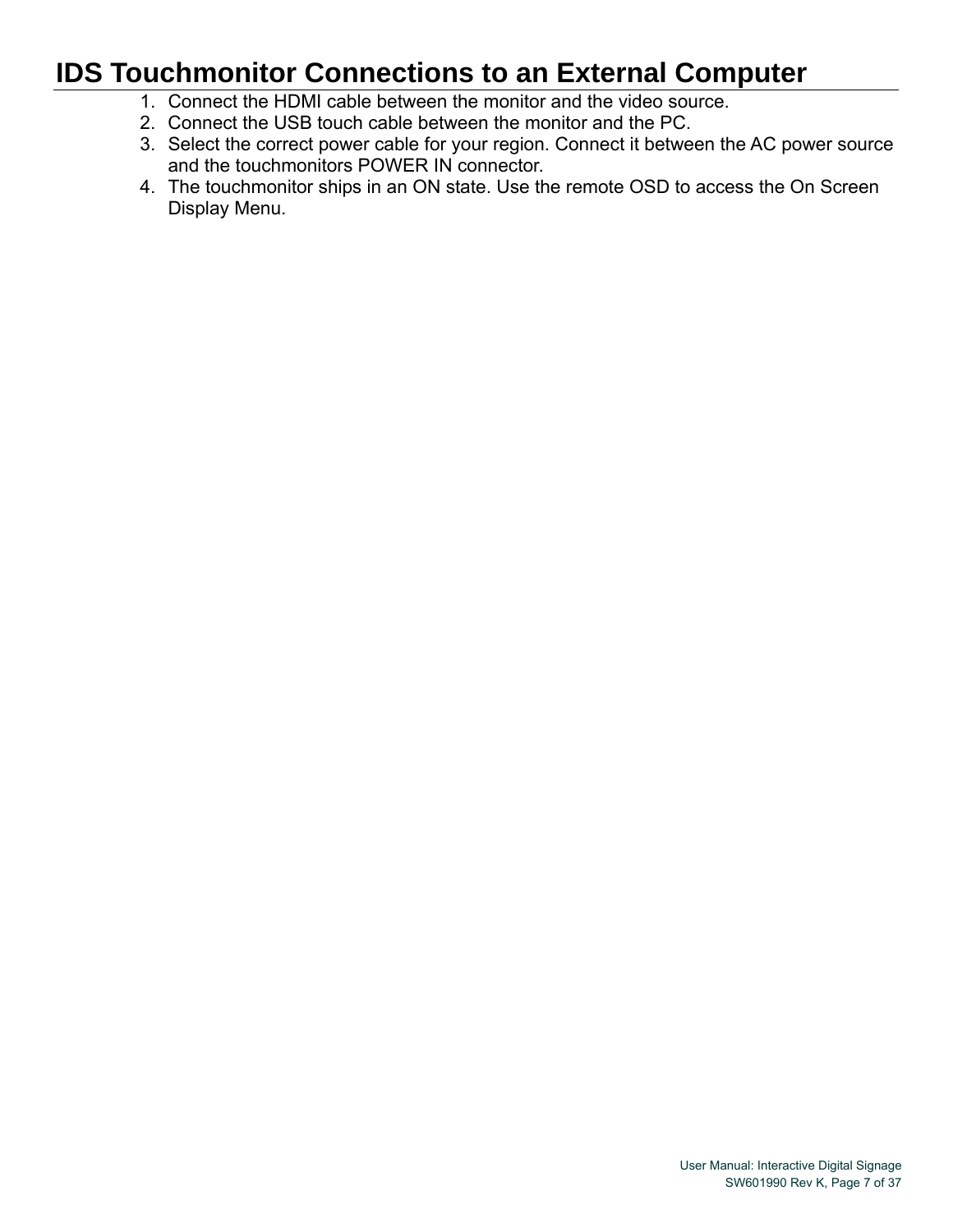## **Installing the IDS Touchscreen Technology Software Drivers**

The Elo touch driver and the Elo Computer Module driver packs are available with the CD that ships with the touchmonitor.

Visit the Elo Touch Solutions website www.elotouch.com for:

- Updates to the Elo touch driver
- Additional touch driver information
- Detailed touch driver installation guides
- Touch drivers for other operating systems

IntelliTouch Plus units are HID compatible, but will require the Elo driver if touch calibration is required.

Optical units and Infrared are HID compatible and do not require an Elo touch driver. If an Elo touch driver has previously been installed on the host computer, remove this driver by opening Control Panel and selecting to remove the driver completely.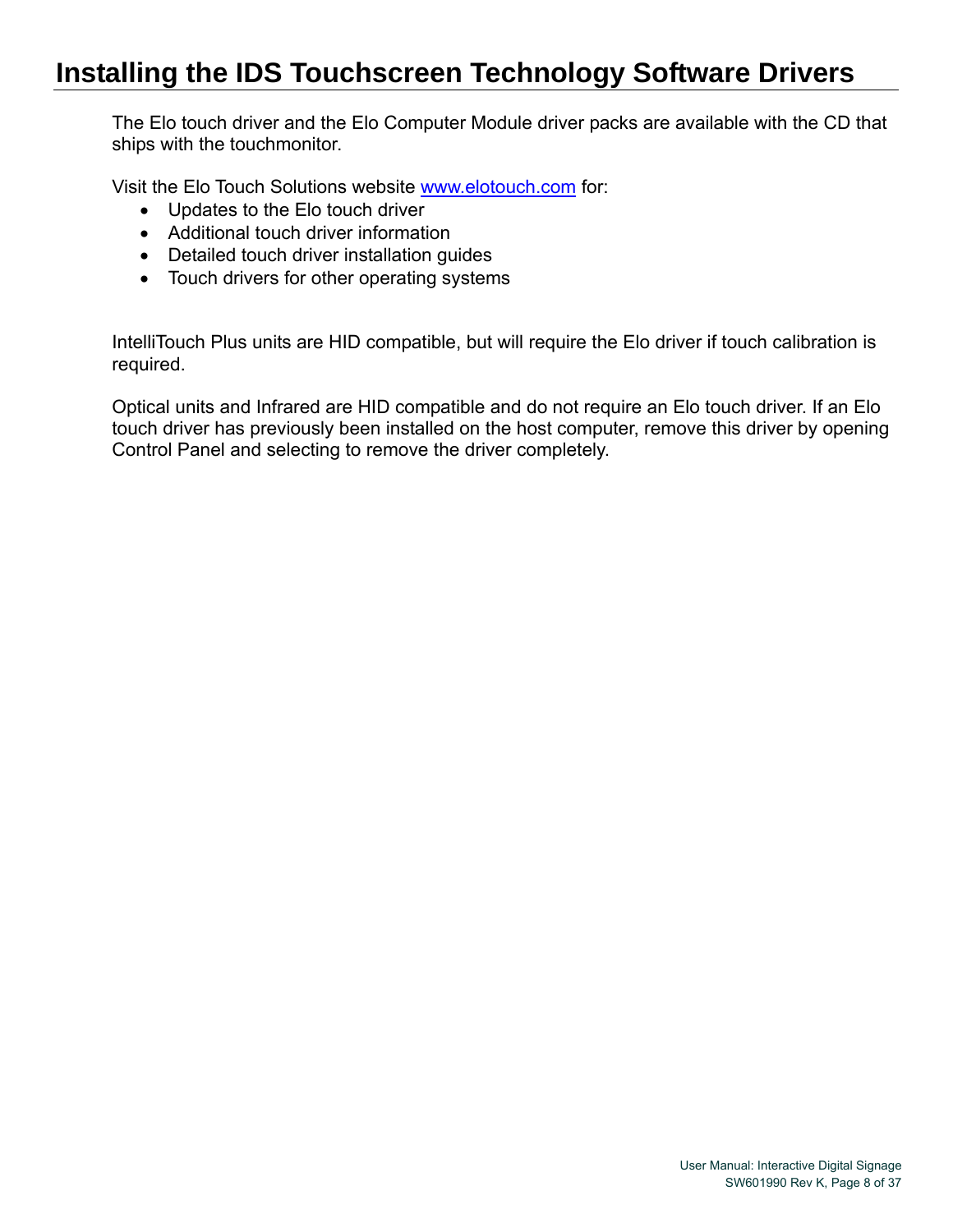# Chapter 4: Mounting

*Note: For your health and safety, it is strongly recommended that at least two people (four are recommended for the ET7001L/ET7001LT) handle, lift, or move these touchmonitors.* 

#### *Note: Do NOT lay the display face-down as this can cause damage to the monitor.*

#### **General Mounting Information**

The following three mounting orientations are supported: Landscape, portrait and table-top mode. For optimal touch performance, ensure that the monitor is supported fully and is as flat as possible.



**Portrait**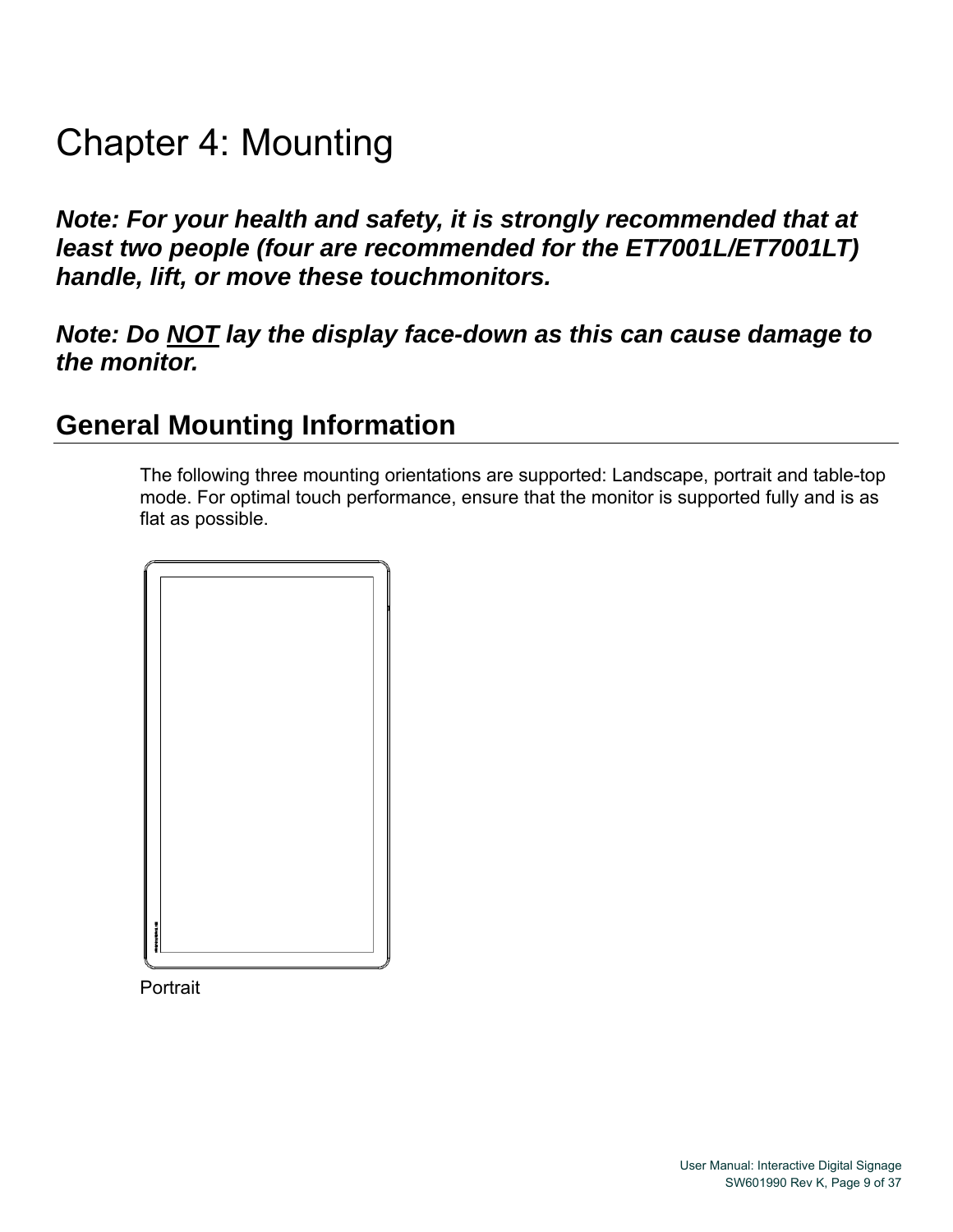

Landscape



Table Top -Refer to the Temperature Control section for table top mode requirements.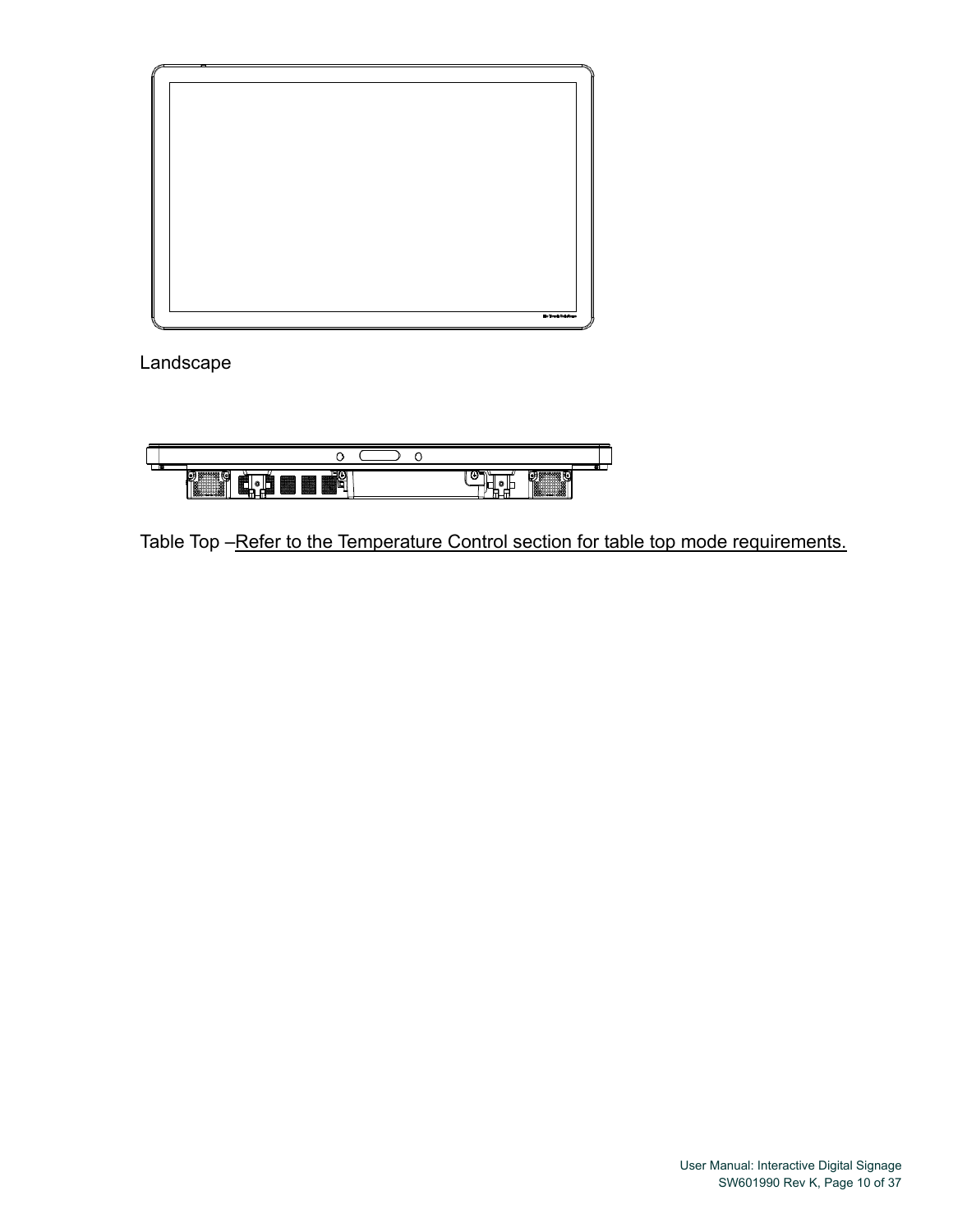#### **Rear VESA Mount**

For the 32" and 42" models:

A four-hole, 400x400mm mounting pattern is provided on the rear of the monitor. The VESA FDMI-compliant mounting is coded: VESA MOUNT PER MIS-F, 400,400,6MM

For the 55" models:

A four-hole, 600x600mm mounting pattern is provided on the rear of the monitor. The VESA FDMI-compliant mounting is coded: VESA MOUNT PER MIS-F, 600,600,6MM

For the 70" models:

A four-hole, 400x400mm mounting pattern is provided on the rear of the monitor. The VESA FDMI-compliant mounting is coded: VESA MOUNT PER MIS-F, 400,400,8MM

For the 7001LT" models:

A four-hole, 600x600mm mounting pattern is provided on the rear of the monitor. The VESA FDMI-compliant mounting is coded: VESA MOUNT PER MIS-F, 600,600,8MM

Refer to www.elotouch.com for dimensional drawings.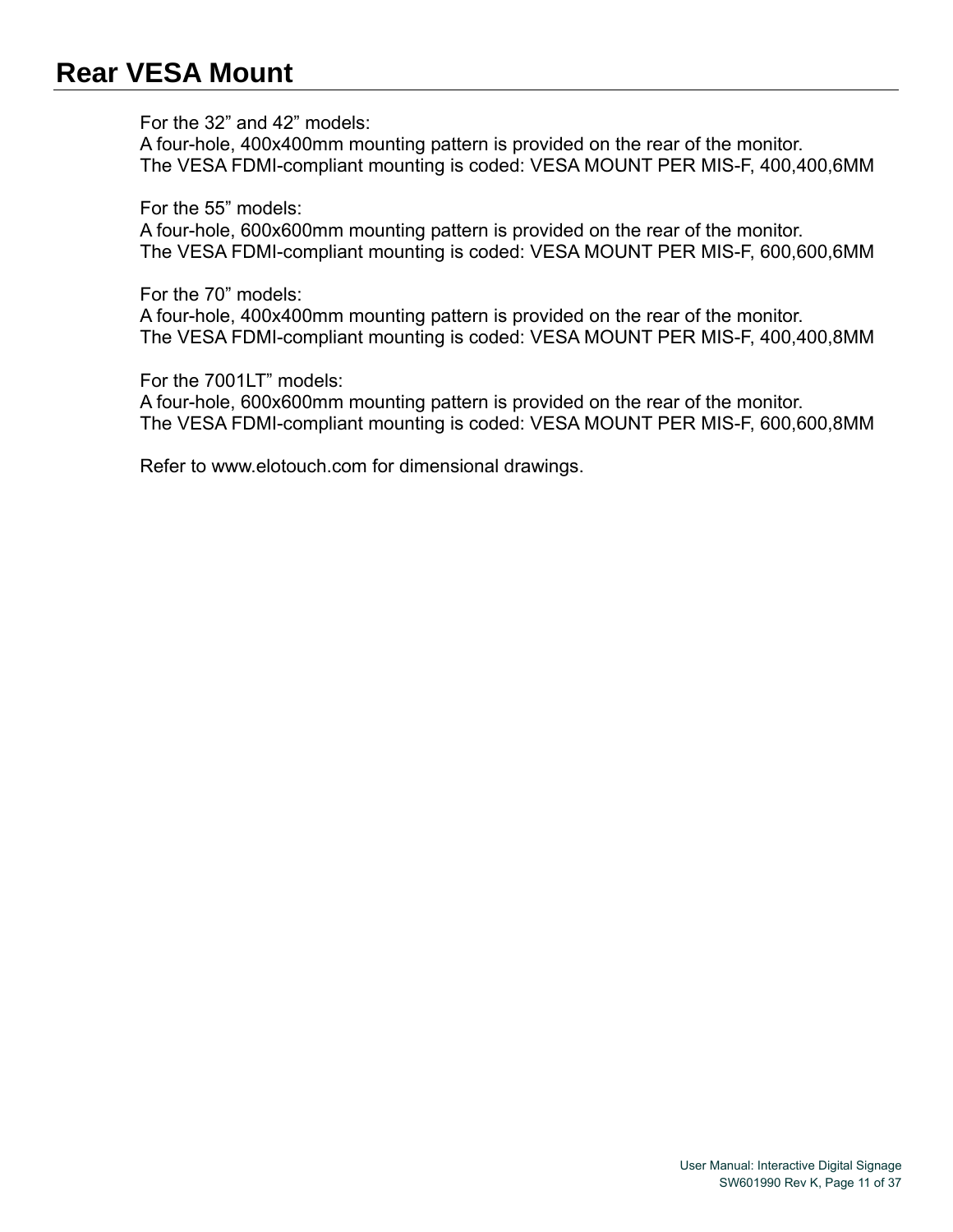## **Optional Stand (for 3201L and 4201L Only) Elo PN: E455084**



Optional Wall Mounts Kits (detailed information available on the MS drawing for each size):

Consult the wall mount user guide for detailed information located under the Support tab on each IDS touchmonitor size.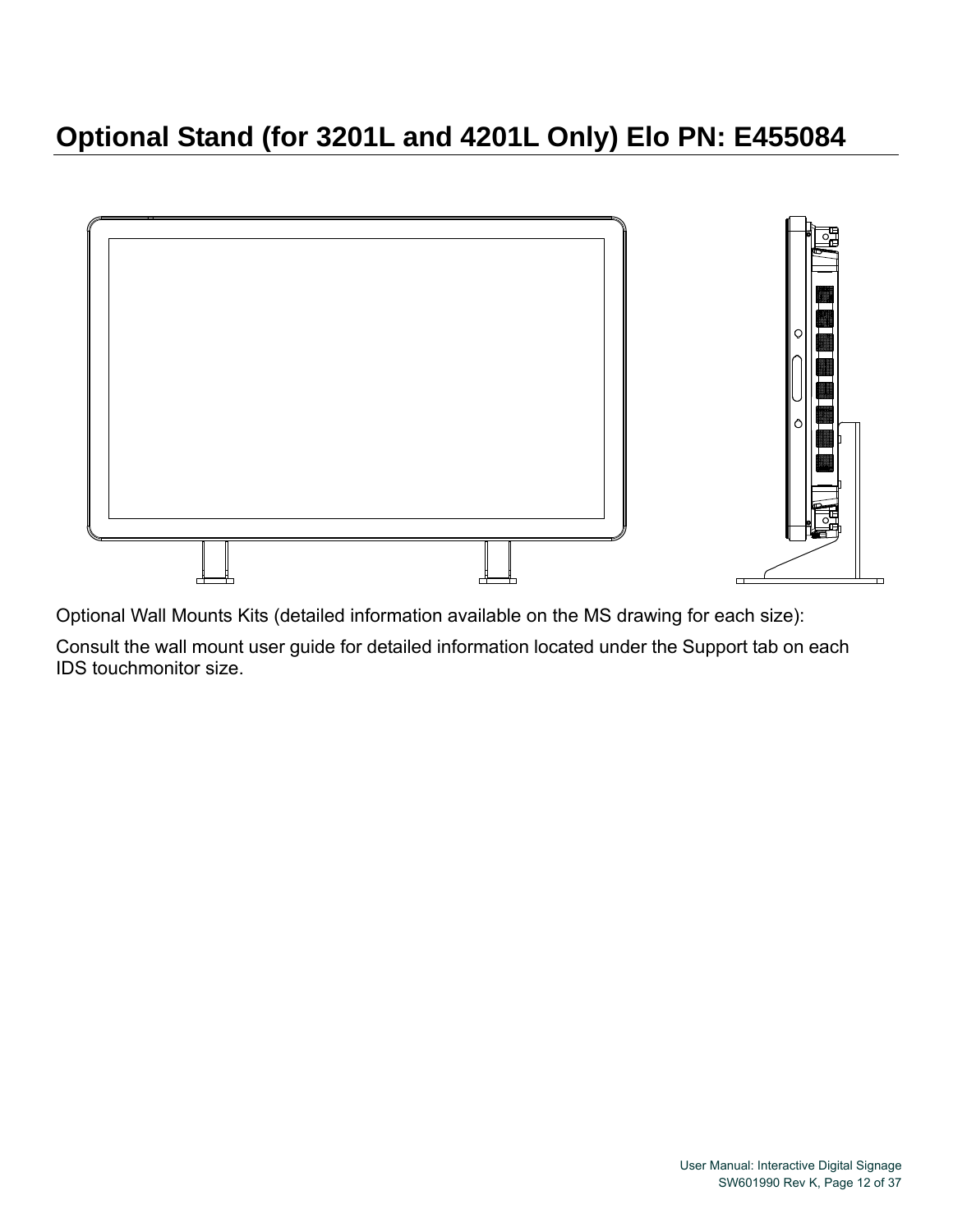# Chapter 5: Operation

#### **Power**

To turn the touchmonitor on or off, press the touchmonitor power button once. If a computer module is installed, then the computer module will also turn on with the monitor.

To abruptly power off the computer module and touchmonitor, press and hold the touchmonitor power button until the computer shuts off.

To gracefully shut down the computer module, follow the computer modules operating systems normal power off procedure.

A Power Status LED is provided on the OSD Remote that functions according to the following table:

| <b>Touchmonitor/Computer Module status</b> | <b>LED status</b> |
|--------------------------------------------|-------------------|
| NFF                                        | NFF               |
| SI EED                                     | <b>BLINKING</b>   |
|                                            | NN                |

The system consumes low power when in SLEEP and OFF modes. For detailed power consumption specifications, refer to technical specifications available on the Elo website www.elotouch.com.

Touching the screen will bring the system out of MONITOR SLEEP mode.

If long periods of disuse are planned, unplug the AC power cable to save power.

The maximum voltage, frequency and current for the touchmonitor are provided in the power ratings table below:

|                  | <b>Operating Voltage</b> | <b>Operating Frequency</b> | <b>Operating Current</b> |
|------------------|--------------------------|----------------------------|--------------------------|
|                  | Range                    | Range                      | Range                    |
| ET32/4201L       | 100 - 240Vac             | 50/60 Hz                   | $3.6 - 1.5$ A            |
| ET5501L          | 100 - 240Vac             | 50/60 Hz                   | $5 - 2.1$ A              |
| ET7001L/ET7001LT | 100 - 240Vac             | 50/60 Hz                   | $5 - 2.1$ A              |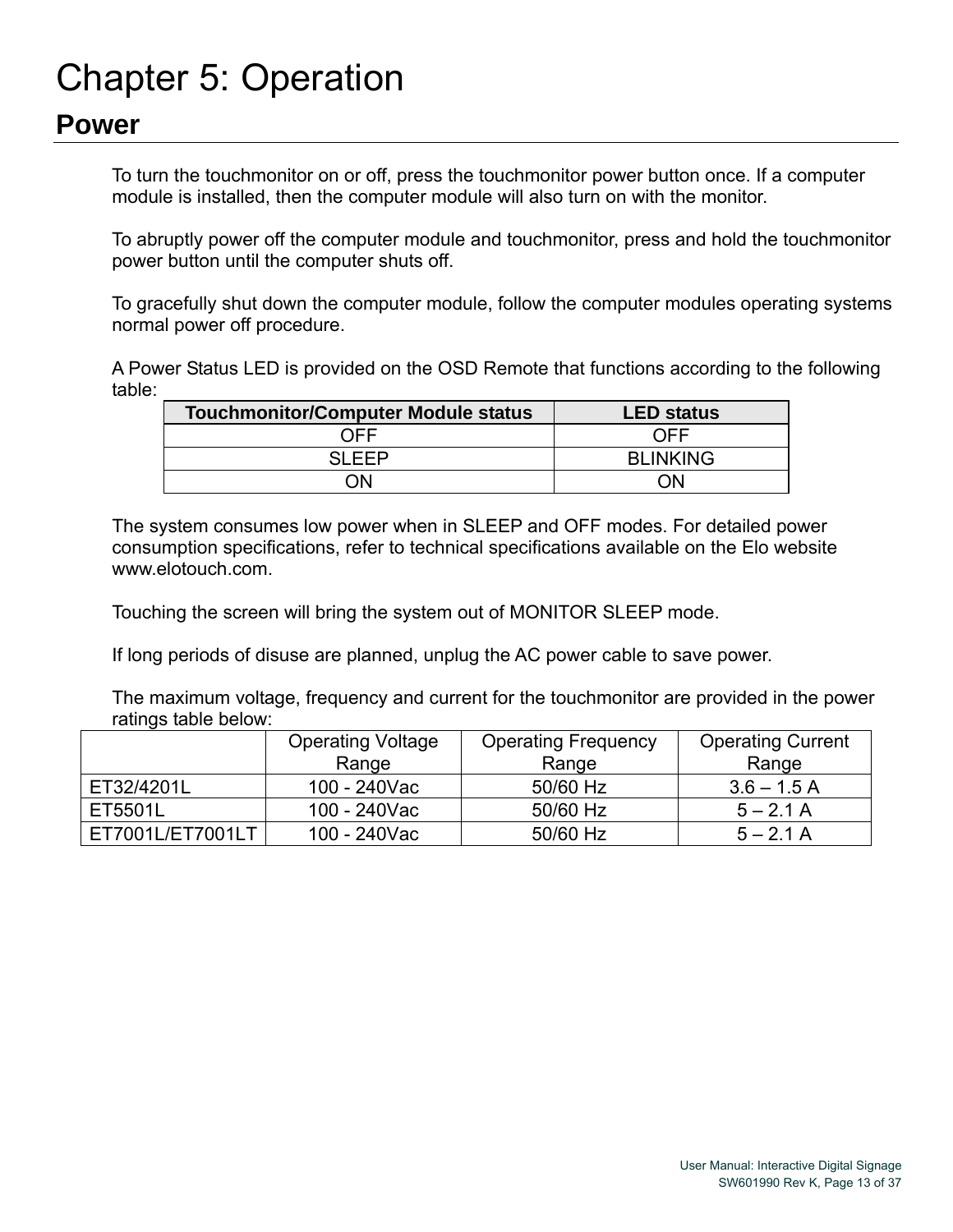## **IntelliTouch Touchscreen Technology**

The IntelliTouch and IntelliTouch Plus touchscreens can be re-calibrated to your displayed video image, if needed, through the calibration function in the Elo driver control panel.

IntelliTouch Plus monitors require calibration if the video source is rotated.

## **Optical Touchscreens Technology**

When connected to Windows 7 or Win 8.1 computers, the touchmonitor can report six simultaneous touches.

## **InfraRed (IR) Touchscreens Technology**

When connected to Windows 7 or Windows 8.1 computer, the touchmonitor can report ten simultaneous touches.

## **Projective Capacitance Touchscreens Technology**

When connected to Windows 7 computers, the touchmonitor can report ten simultaneous touches.

#### **Gesturing Images:**

For multi-touch monitors, the following gestures are possible:

#### **Single Touch Gestures and their Functions:**

Swipe - The ability to swipe through from one picture to another or drag an icon

#### **Dual Touch Gestures and their Functions:**

Swipe – The action of moving a finger across the screen.

The ability to swipe through from one picture to another or drag an icon

#### Pinch-Zoom - Zoom into a picture

- Place two fingers on the screen and move them closer together to zoom in. Move your fingers away from each other to zoom out.



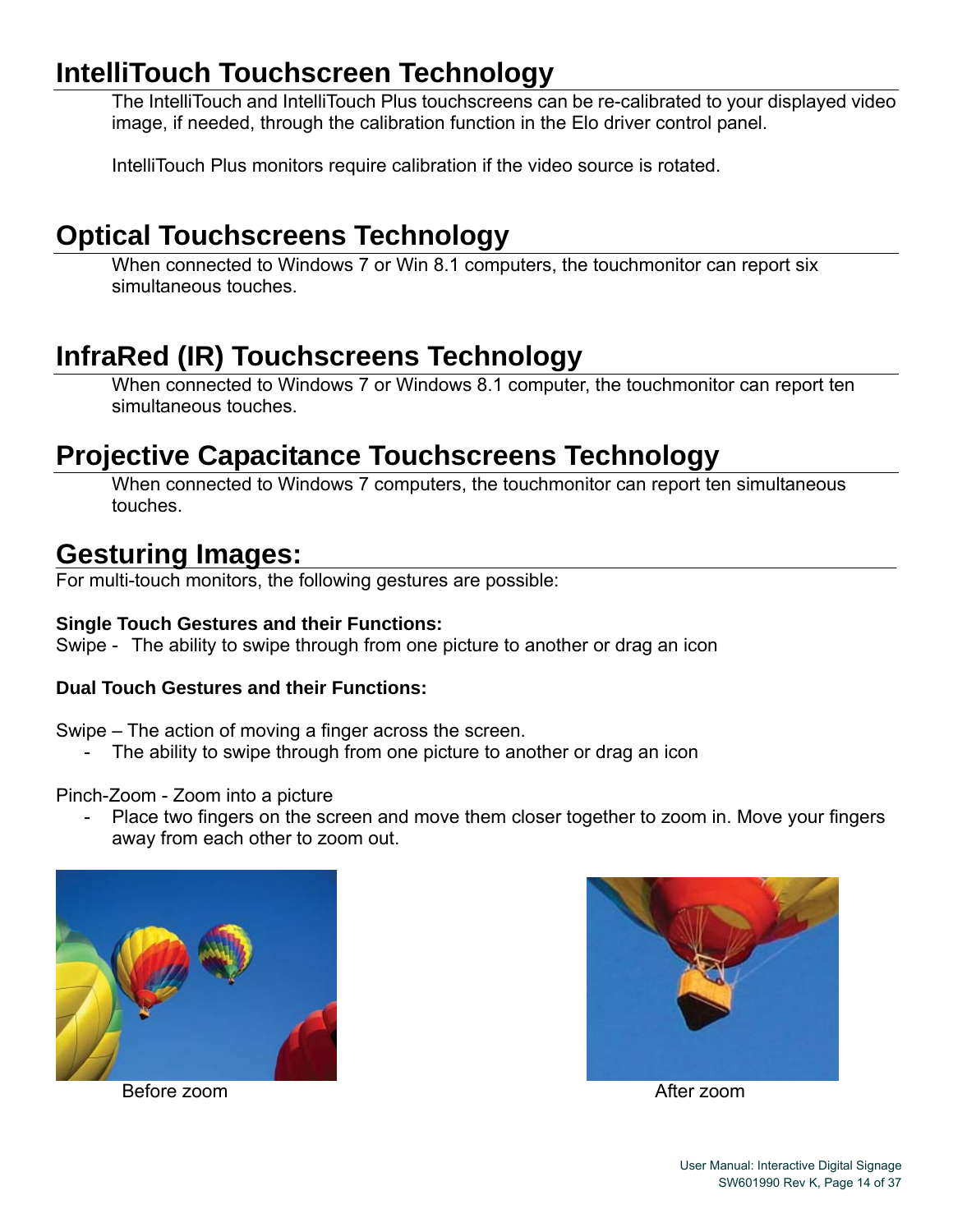#### Rotate – A picture can be rotated 360°



In addition to the above gestures, Optical units have the ability to pinch and zoom three different pictures at the same time because six simultaneous touches are supported.

#### **Video**

An LCD panels native resolution is its width and height measured in number of pixels.

In almost all cases, an image displayed on an LCD monitor will look best when your computers output resolution matches the LCD panels native resolution. See the display specifications on the Elo website www.elotouch.com to find your touchmonitors native resolution. Operating in other resolutions will degrade video performance and is not recommended.

For computer output resolutions at non-native resolutions, the monitor will scale the video to panel's native resolution. For smaller input video resolutions, this involves "stretching" the input image in the X- and Y-dimensions to fit the panel. For larger input video resolutions, this involves "compressing" the input image in the X- and Y-dimensions to fit the panel. An unavoidable byproduct of the scaling algorithms is a loss of fidelity when the computers output video image is scaled by the monitor to fit the display. This loss of fidelity is most apparent when viewing feature-rich images at close distances (for example images containing small-font text).

Your touchmonitor will likely not require video adjustments. However, for analog VGA video, variations in video graphic card outputs may require touchmonitor adjustments through the OSD to optimize the quality of the touchmonitors displayed image. To reduce the need for adjustments for different video mode timings, the monitor correctly scales and displays some of the video industries most common video timing modes.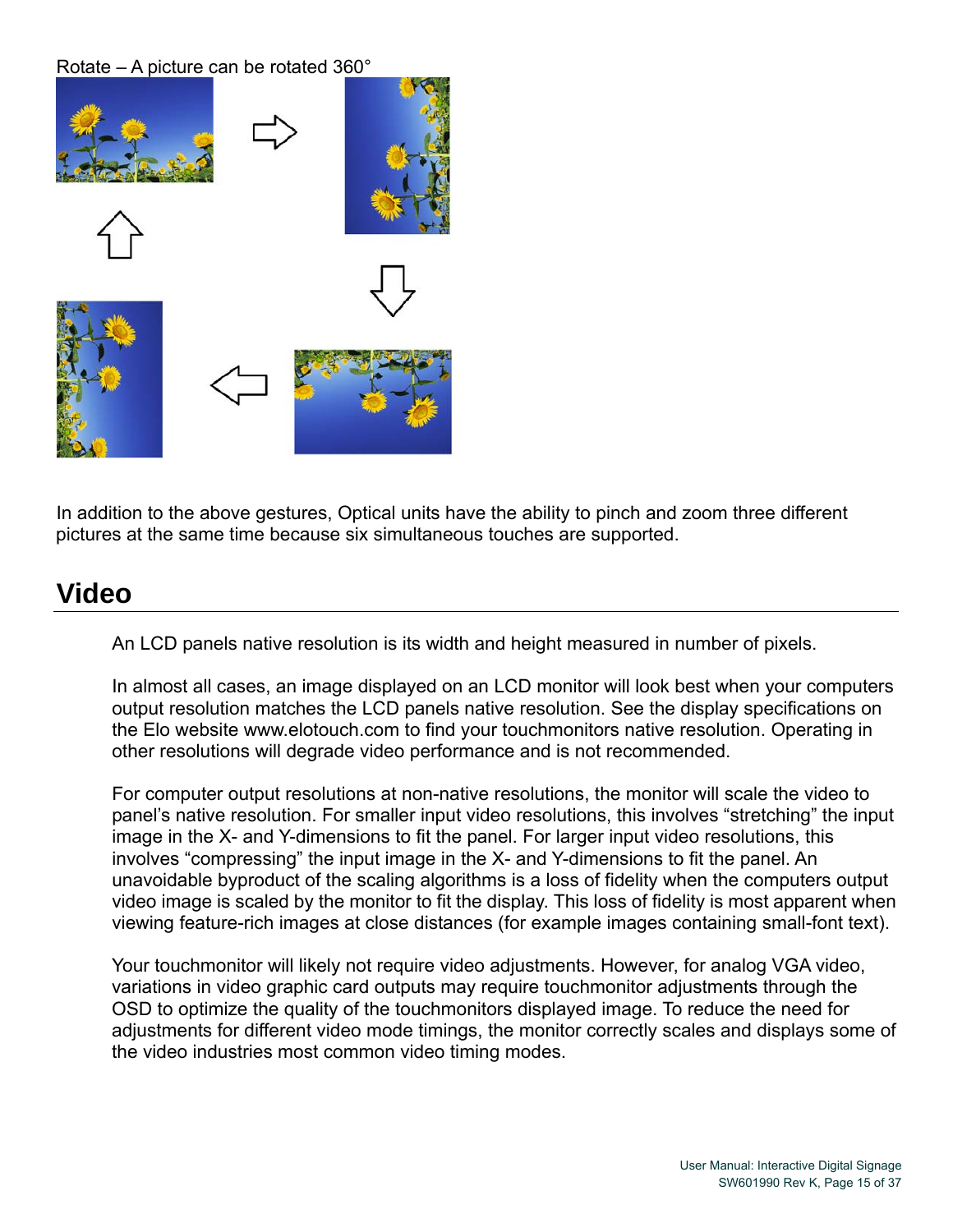## **On-Screen Display (OSD) Connected Through the RJ45 Connection**

Five OSD buttons can be found on the OSD remote. There is an LED light which shows the current state of the monitor. The following are the functions that relate to the designated button.











The buttons and their functionality are:

| <b>Button</b>    | Function when OSD is not displayed:     | Function when OSD is displayed:                                     |
|------------------|-----------------------------------------|---------------------------------------------------------------------|
| Menu             | Display OSD main menu                   | Return to previous OSD menu                                         |
| ◁                | Display OSD Audio source submenu        | Decrease value of selected parameter /<br>select previous menu item |
| $\triangleright$ | Hot key for changing video source*      | Increase value of selected parameter /<br>select next menu item     |
| <b>Select</b>    | Display Audio and Video Parameters Menu | Select parameter for adjustment /<br>select submenu to enter        |
| U                | Power for the monitor                   | Toggles the power status of the monitor                             |

\*The hot key allows the user to quickly change the input video source. If the user accidently presses this key, they can quickly press the Menu button to cancel a video source change.

Using the OSD buttons controls an on-screen graphical user interface which displays on top of your input video, allowing intuitive adjustment of the following display parameters: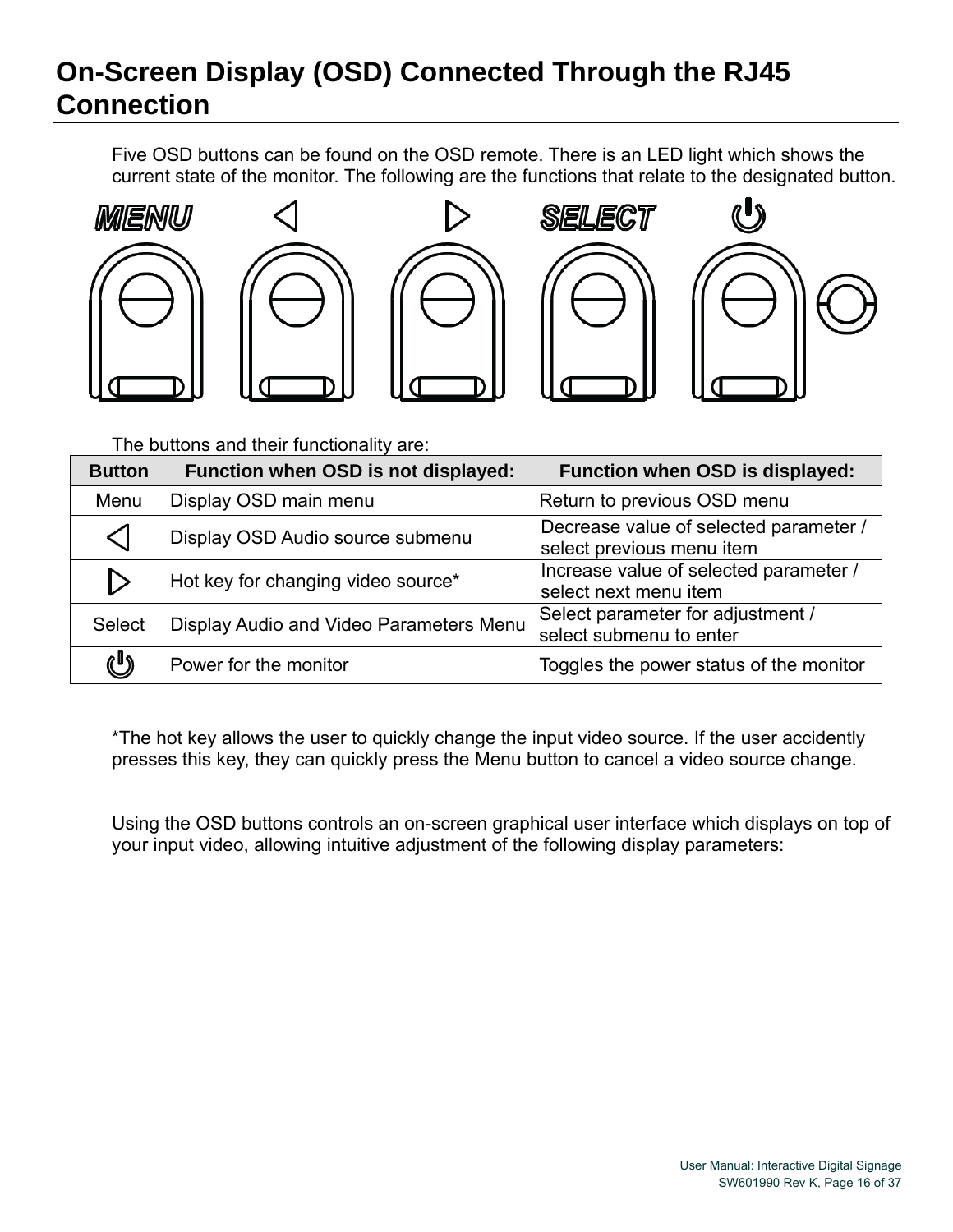| <b>Parameter</b>      | <b>Available Adjustment</b>                                                           |
|-----------------------|---------------------------------------------------------------------------------------|
| <b>Main Menu</b>      | Video Settings, Audio Settings, Color Settings and Other Settings can be selected     |
| <b>Video Settings</b> | Video Source, Brightness, Contrast, Black Level, Sharpness and Aspect Ratio are       |
|                       | available in this menu.                                                               |
| <b>Video Source</b>   | Allows the user to switch between the available video sources.                        |
|                       | Allows the user to toggle the mute setting. Also, the volume of the internal speakers |
| <b>Audio Settings</b> | or headphones can be adjusted.                                                        |
|                       | Default: Not Muted, Volume at 50                                                      |
| <b>Color Settings</b> | Displays the Color Adjust and Color Preference Menus                                  |
| <b>HDMI</b>           | Allows HDMI video to be displayed on the monitor                                      |
| <b>VGA Port</b>       | Allows VGA video to be displayed on the monitor                                       |
| <b>DisplayPort</b>    | Allows DisplayPort video to be displayed on the monitor                               |
| <b>Elo Computer</b>   | ECM DP - DisplayPort is the standard video output of Elo Computer modules. If         |
| <b>Module</b>         | HDMI video input is found, the video source can be switched.                          |
|                       | The monitor continually scans for active video from VGA, DisplayPort, HDMI, and       |
|                       | the Computer Module. This adjustment selects which of those input ports should be     |
| <b>Video Source</b>   | displayed.                                                                            |
|                       |                                                                                       |
|                       | If an Elo Computer Module or Intel OPS computer module has been detected,             |
|                       | video priority is given to the computer module before any of the external sources.    |
| <b>Brightness</b>     | Increase/decrease monitor brightness.                                                 |
|                       | Default: 65                                                                           |
| <b>Contrast</b>       | Increase/decrease monitor contrast.                                                   |
|                       | Default: 50                                                                           |
| <b>VGA Settings</b>   | Allows user to change the H. position, V. position, Clock and Phase.                  |
|                       | If VGA is selected, the Auto-Adjust feature is available.                             |
|                       | Adjusts sharpness of the displayed images.<br>Default: no sharpness adjustment        |
| <b>Sharpness</b>      | Sharpness function is disabled when the input source ratio is the same as the         |
|                       | panels native ratio                                                                   |
|                       | Switches the scaling method between Fill Screen and Fill to Aspect Ratio.             |
|                       | Default: Fill Screen                                                                  |
|                       |                                                                                       |
|                       | Fill Screen – Scales the X- and Y-dimensions of the input video (up or down as        |
|                       | needed) to the displays native resolution.                                            |
|                       | Fill Aspect Ratio – Assuming a landscape orientation and an input video with          |
|                       | aspect ratio smaller than 16.9, scales the Y-dimension of the input video (up or      |
| <b>Aspect Ratio</b>   | down as needed) to the displays Y-resolution, and scales the X-dimension to           |
|                       | maintain the aspect ratio (and fills the rest of the display with equal black bars on |
|                       | the left and right).                                                                  |
|                       | When the input source ratio is the same as the panel native ratio, this               |
|                       | function is disabled                                                                  |
|                       | Direct output - Input source is the same with output source and the image will be on  |
|                       | the center of the screen. No Scaling will occur.                                      |
|                       | Recalibration may be required when switching between these options.                   |
| <b>Light Sensor</b>   | The light sensor can be toggled on or off. When the light sensor is enabled, the      |
|                       | brightness cannot be changed manually.                                                |
|                       | Automatically adjusts the system clock to the input analog VGA video signal,          |
| <b>Auto Adjust</b>    | affecting the H-position, V-position, Clock, and Phase menu items.                    |
|                       | Not applicable when using HDMI video or the Computer Module.                          |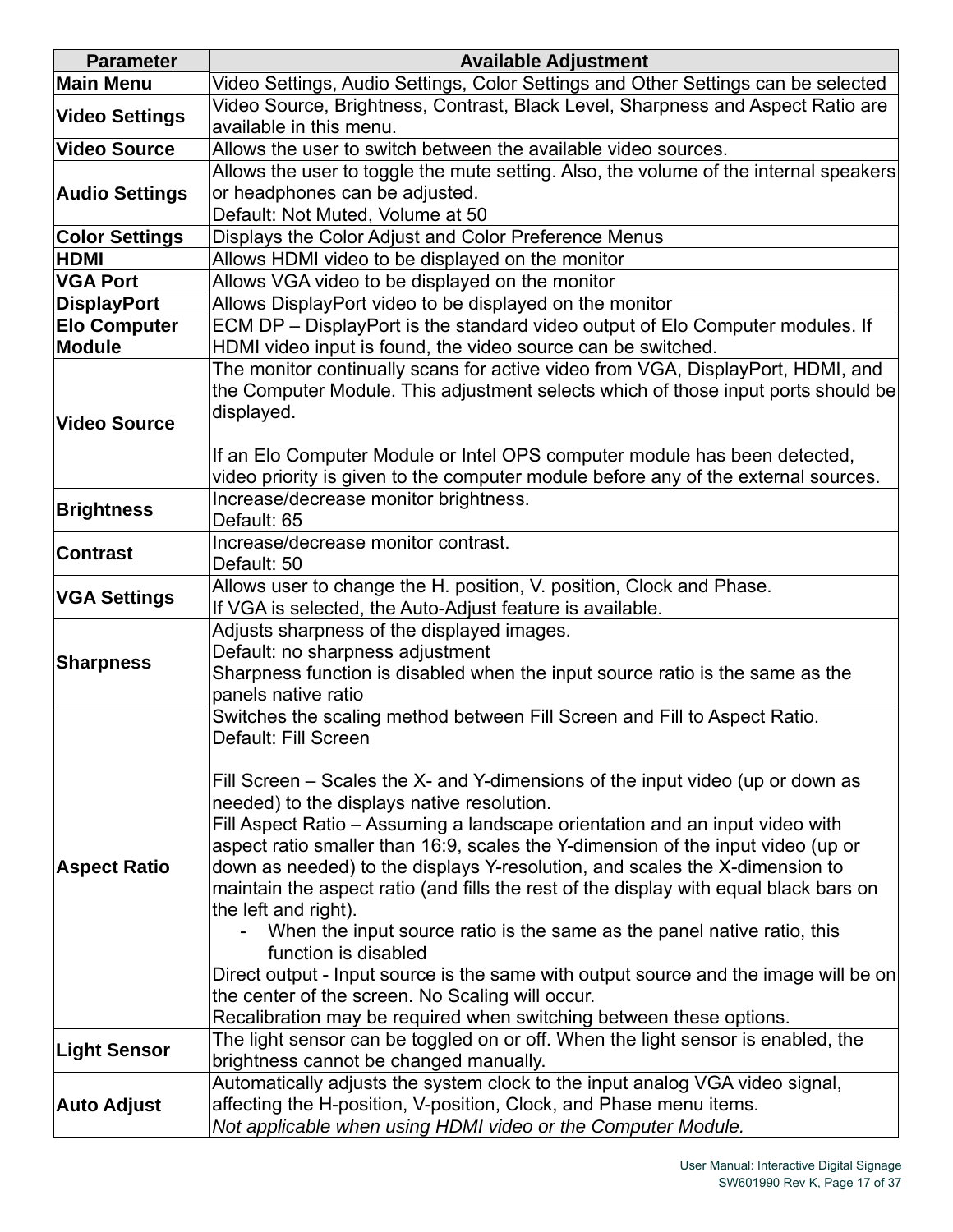| <b>Clock</b>        | Allows fine adjustments of the panels pixel dot clock.                                        |
|---------------------|-----------------------------------------------------------------------------------------------|
|                     | Not applicable when using HDMI/DisplayPort video or the Computer Module.                      |
|                     | Allows fine adjustments of the panels pixel dot clock phase.                                  |
| Phase               | Not applicable when using HDMI/DisplayPort video or the Computer Module.                      |
|                     | Moves the image horizontally on the display in single-pixel increments.                       |
| <b>H-position</b>   | Default: centered.                                                                            |
|                     | Not applicable when using HDMI/DisplayPort video or the Computer Module.                      |
|                     | Moves the image vertically on the display in single-pixel increments.                         |
| <b>V-position</b>   | Default: centered.                                                                            |
|                     | Not applicable when using HDMI/DisplayPort video or the Computer Module.                      |
|                     | The user can choose between Standard, 5%, 10% or 15% black level offset.                      |
|                     | The saturation level of the colors change according to the chosen black level offset.         |
| <b>Black Level</b>  |                                                                                               |
|                     | Not available when the video source is from VGA.                                              |
|                     | Selects the displays color temperature. The available color temperatures are                  |
|                     | 9300K, 7500K, 6500K, 5500K, and User Defined. If the User Defined option is                   |
| <b>Color</b>        | selected, the user can change the color temperature by changing individual R, G,              |
| <b>Temperature</b>  | and B gains on a scale from 0 to 100.                                                         |
|                     | Default: User Defined with R, G, and B all set to 100.                                        |
|                     | Allows the user to choose the audio source. The choices are From Video Source,                |
|                     | Line in and ECM Line-in (available only if an ECM is detected)                                |
|                     |                                                                                               |
| <b>Audio Source</b> | If there is no Computer Module plugged in, and the video source is HDMI, the                  |
|                     | options are: Line In and HDMI.                                                                |
|                     | Default: Line In.                                                                             |
|                     | The Color Temperature menu can be chosen or Hue and Saturation can be varied                  |
|                     | in this menu.                                                                                 |
| <b>Color Adjust</b> | Color Temperature will only be available in the Standard color preference mode.               |
|                     | Hue and Saturation are available in the remaining color preferences.                          |
|                     | Standard, Movie, Gaming, Photo, Line or Legacy HDMI can be chosen depending                   |
|                     | on the users preference.                                                                      |
|                     |                                                                                               |
|                     | Standard Mode: Color and Sharpness are set at an optimal level in this mode.                  |
|                     | Recommended for use when displaying high quality images and video. This is the                |
|                     | default mode.                                                                                 |
|                     |                                                                                               |
|                     | Color Preference Movie, Gaming and Photo Modes: Allow the user to vary the Hue and Saturation |
|                     | depending on application.                                                                     |
|                     |                                                                                               |
|                     | Line Mode: Recommended for use when displaying text or lines.                                 |
|                     |                                                                                               |
|                     | Legacy HDMI Mode: Black levels are lighter in comparison to Standard Mode. Only               |
|                     | applies if HDMI is the video source.                                                          |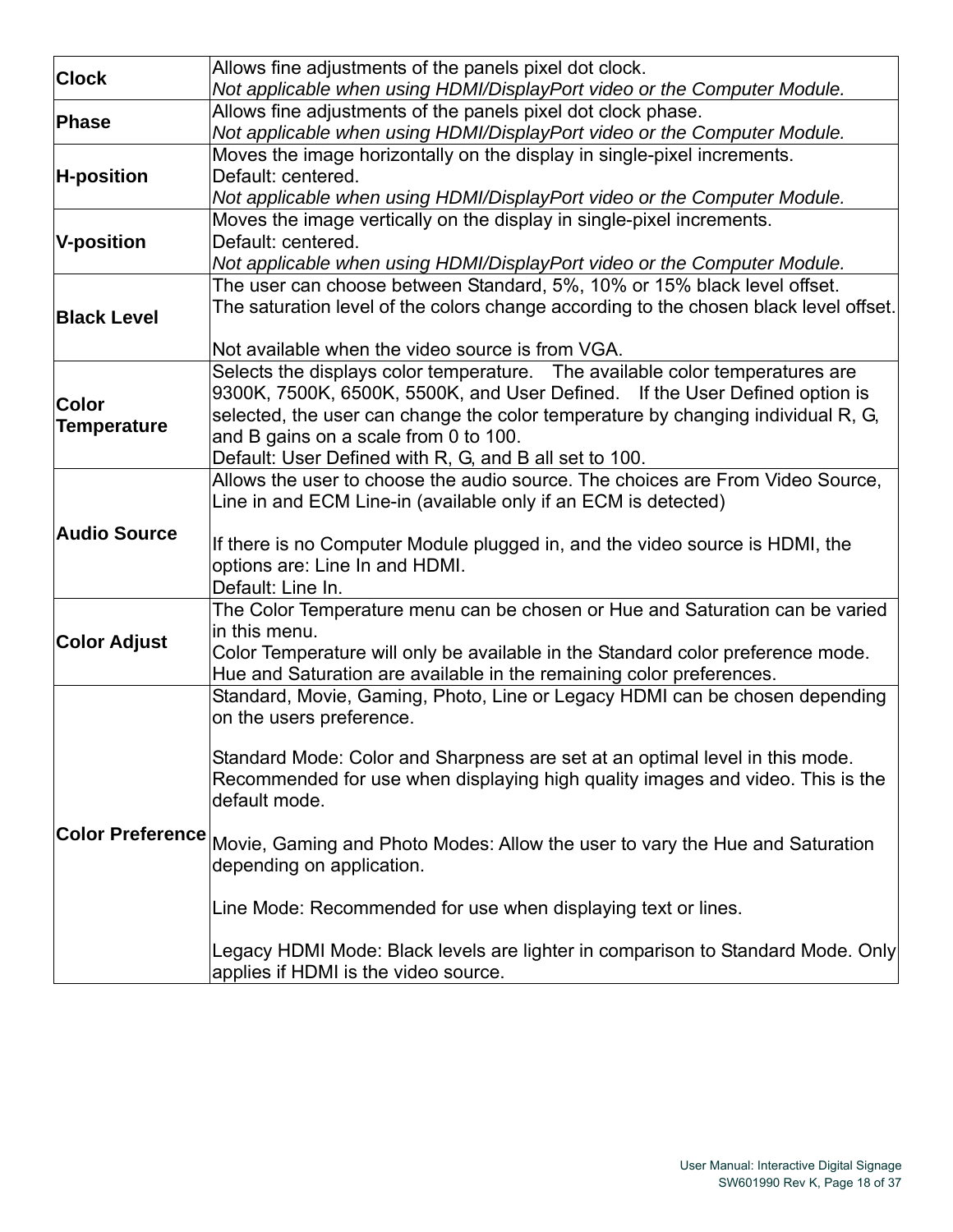|                                                    | OSD menu: The Horizontal position, vertical position and OSD timer can be                                                |
|----------------------------------------------------|--------------------------------------------------------------------------------------------------------------------------|
|                                                    | changed from here.                                                                                                       |
|                                                    | Language Settings can be changed                                                                                         |
|                                                    | Recall Defaults: set the system back to the preset standards                                                             |
|                                                    | Information: display information about the monitor and system                                                            |
|                                                    | MDC Protocol: allows the user to choose between DDC/CI and RS232 mode for                                                |
| <b>Other Settings</b>                              | the MDC utility                                                                                                          |
|                                                    | Support & Help: Provide information about help and support                                                               |
|                                                    | System Temperature: Provides the system Temperature information. If the Elo                                              |
|                                                    | computer module is inserted, there will be a secondary line showing that                                                 |
|                                                    | temperature information.                                                                                                 |
|                                                    | Power Behavior: See section below for power behavior information                                                         |
|                                                    | Video Port Discovery (only for 7001LT): If enabled, the monitor will automatically                                       |
|                                                    | switch video ports when a new video signal is detected.                                                                  |
|                                                    | Adjusts how long a period of OSD button inactivity the Touchmonitor will wait before                                     |
| <b>OSD Timer</b>                                   | closing the OSD. The adjustable range is between 5 and 60 seconds.                                                       |
|                                                    | Default: 15 seconds                                                                                                      |
|                                                    | Selects which language the OSD information is displayed in. The available                                                |
|                                                    | languages are: English, French, Italian, German, Spanish, Simplified Chinese,                                            |
| <b>OSD Language</b>                                | Traditional Chinese, and Japanese.                                                                                       |
|                                                    | Default: English.                                                                                                        |
|                                                    | Moves the OSD location left and right on the display.                                                                    |
| <b>OSD H-Position</b>                              | Default: 50 (centered)                                                                                                   |
| Moves the OSD location up and down on the display. |                                                                                                                          |
|                                                    |                                                                                                                          |
| <b>OSD V-position</b>                              | Default: 50 (centered)                                                                                                   |
|                                                    | Selecting "Recall Defaults" restores all factory default settings for OSD-adjustable                                     |
| <b>Recalling</b>                                   | parameters (except OSD Language and OSD Position) and for Preset Video Mode                                              |
| <b>Defaults</b>                                    | timings.                                                                                                                 |
|                                                    | When power to the monitor is lost and regained, the behavior that is chosen will be                                      |
|                                                    | executed.                                                                                                                |
| <b>Power Behavior</b>                              |                                                                                                                          |
|                                                    | Always On                                                                                                                |
|                                                    | Always Off                                                                                                               |
|                                                    | Last State                                                                                                               |
|                                                    | This menu allows the user to switch between the serial protocol and the DDC/CI                                           |
| <b>MDC Protocol</b>                                | protocol.                                                                                                                |
|                                                    | DDC/CI protocol is used to communicate to a host computer via the video signal.                                          |
| <b>Tabletop</b>                                    | Enables or disables the Tabletop Thermal Protection Mode settings                                                        |
| <b>Information</b>                                 | Displays Monitor Information, System Temperature and Help & Support options.                                             |
|                                                    | Nothing is adjustable in this menu.                                                                                      |
| <b>Monitor</b>                                     | Displays the touchmonitor model and the monitor and touchscreen serial #                                                 |
| <b>Information</b>                                 | information                                                                                                              |
| <b>System</b>                                      | Displays the real-time temperature of the Video Board                                                                    |
| <b>Temperature</b>                                 | Note: Docking Board and the CPU Sensor temperatures are only available if these                                          |
| <b>Help &amp; Support</b>                          | features are supported by the computer module.<br>Display information regarding Elo Touch Solutions contact information. |

All touchmonitor adjustments made through the OSD are automatically memorized as soon as they are entered. This feature saves you from having to reset your choices every time the touchmonitor is unplugged or powered off and on or if there is a power failure.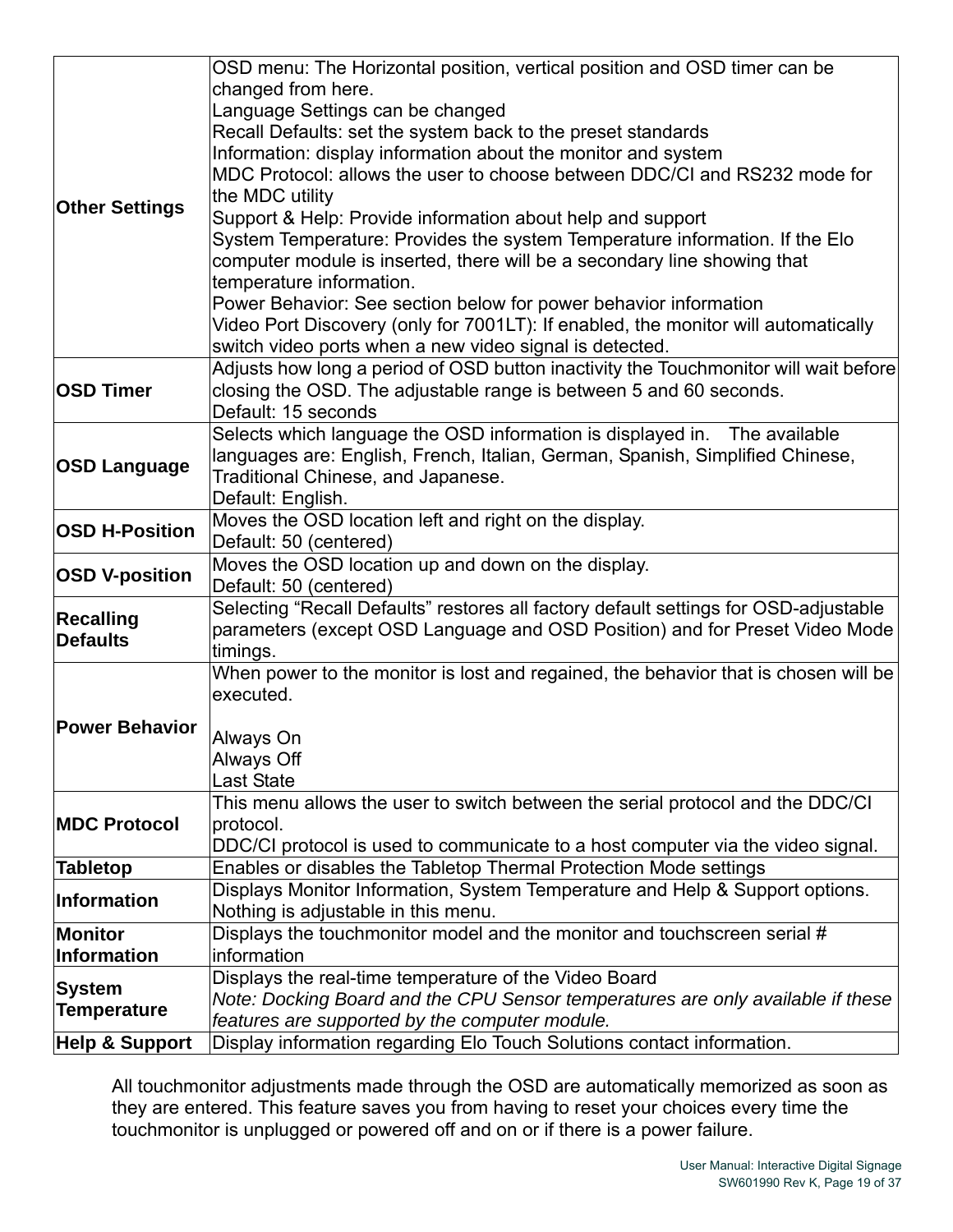#### **OSD and Power Lockouts**

Press and hold the "Menu" and ">" buttons for one seconds to enable/disable the OSD Locking feature. When the OSD Locking is enabled, pressing any of the Menu, Up, Down, or Select keys will have no effect on the system.

Press and hold the "Menu" and "<" buttons for one seconds to enable/disable the Power Locking feature. When the Power Locking is enabled, pressing the power switch will have no effect on the system.

#### **Audio**

Audio from the touchmonitor Line In, touchmonitor HDMI, touchmonitor DisplayPort, computer module Line In, or computer module HDMI or DisplayPort ports can be played over the touchmonitors internal speakers. See the "Audio Source" OSD parameter for details. When headphones are plugged into the headphone output jack, the internal speakers turn off and audio is played over the headphones.

Volume and muting of the speaker and headphone outputs can be controlled by the OSD.

#### **MDC Functionality (For Remote Monitor Applications)**

The touchmonitor has the ability to allow remote access from a host application. This is done through the use of the Multiple Display Control command sets. By installing the IDS Utilities Suite, the user can communicate with the monitor via the application. The host application can send a variety of different instructions which will be executed on the IDS 01 series touchmonitor. For detailed information regarding the command set, refer to the application note available here.

A Y-Cable is included in the 7001LT which allows users to send serial commands via the VGA port of the monitor. One connector of this cable is for the VGA video signal and the other connector is for the RS232 signal (MDC).

#### **RFID Functionality**

For 3201L and 4201L Units:

There is an integrated RFID antenna within the monitor. To enable the RFID functionality, a RFID reader module (available at www.elotouch.com) must be installed and connected to the integrated monitor antenna. Refer to the RFID peripheral installation guide for proper hardware and software installation techniques.

For the 5501L and 7001L/7001LT units, an external peripheral kit is available from Elo.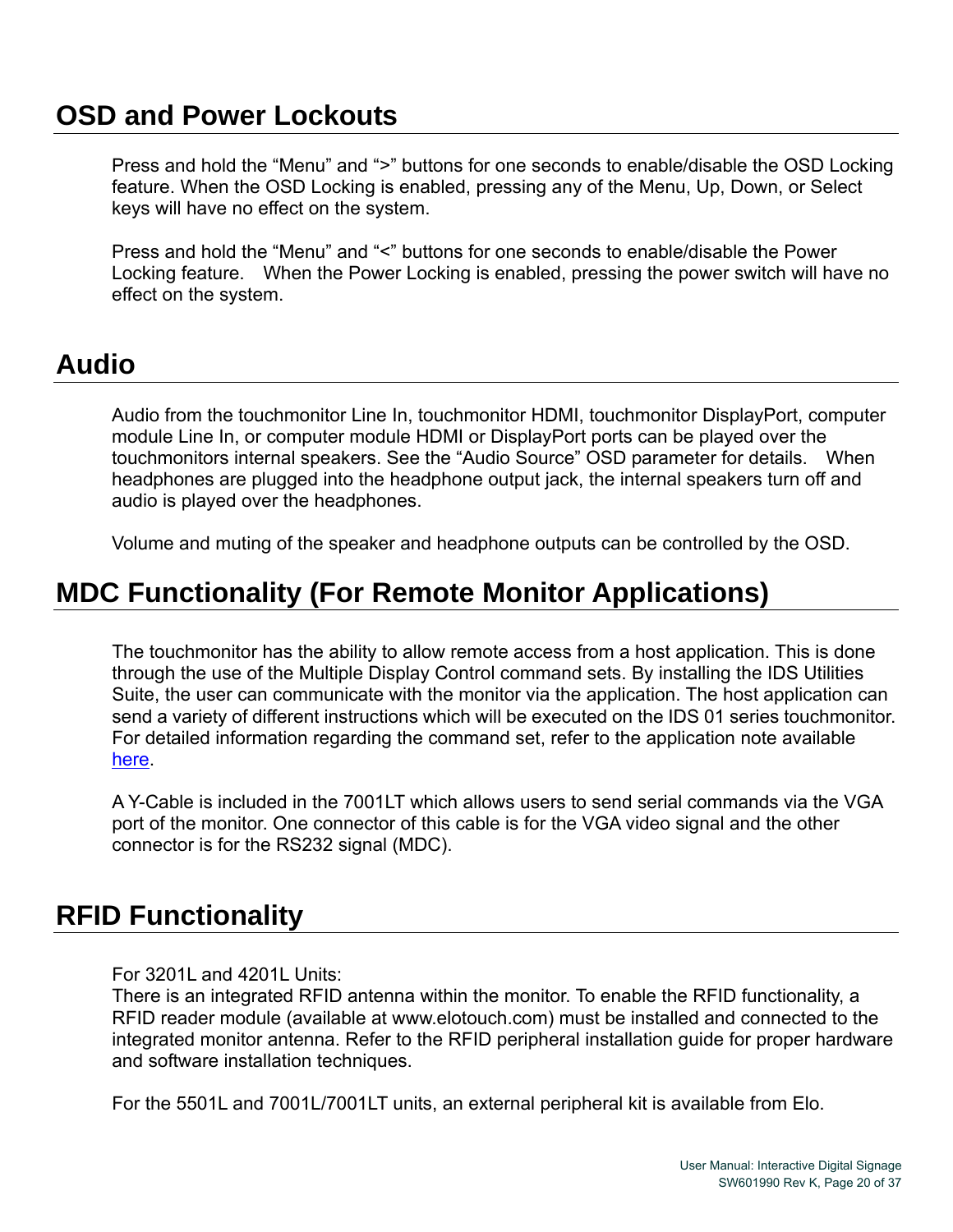The list of RFID protocols that can be read are:

- ISO-14443-A
- ISO-14443-B
- ISO-15693

The RFID features Peer-to-Peer applications and the Read and Write functionality.

The location of the RFID antenna is indicated by the arrow in the following location. RFID tags can be read at a distance of up to 40 mm away from the bezel.



For best results, touch the tag directly to the bezel area containing the antenna.

#### **Driver Installation**

Elo Computer Modules (ECMG2-i3 or i5), have all required drivers preinstalled.

All required drivers are available online at www.elotouch.com. If drivers are to be installed from the included CD, an external CD-Rom drive is required.

For No Operating System (OS) units, the drivers are provided on the accompanying driver CD and are available online at www.elotouch.com.

For Windows Operating Systems

After the computer finishes booting up, follow these instructions to install the drivers:

- Attach the external CD-Rom drive to the monitor and turn the computer on
- Insert the drivers CD
- After the OS has booted, right click on "My Computer"
- Click on Manage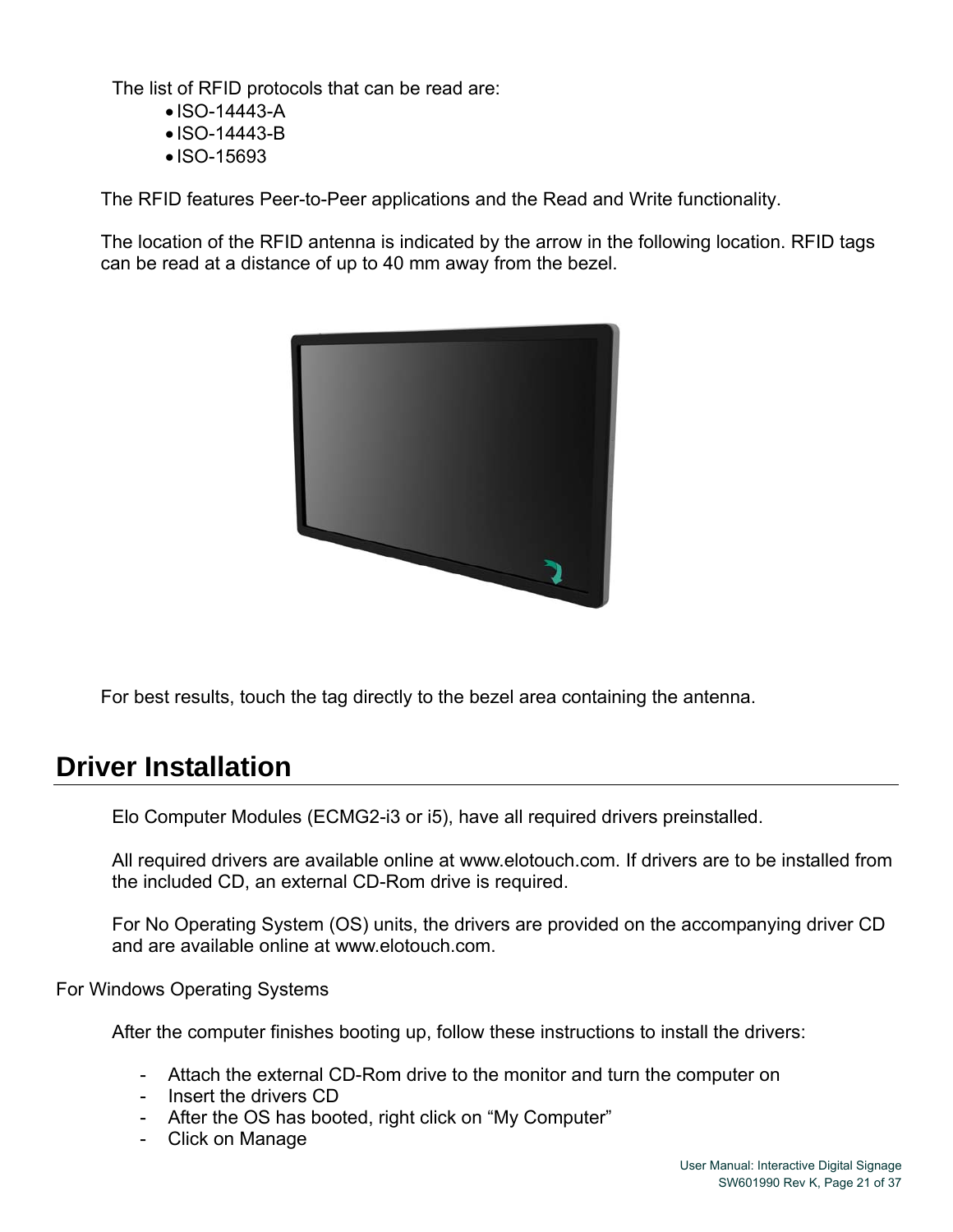- Click on Device Manager
- Highlight one of the devices that has a warning label and click "Update Driver"
- Click the option "Browse My Computer for Driver Software"
- Choose the path to your CD-Rom drive and click "Next"
- Let the device software component be installed and then proceed to the next device.
- Do this for all of the devices that have the warning label.

For Mac OS X higher, these drivers are automatically installed when the system is connected to the monitor. To find information on the drivers, do the following:

NOTE: The Elo Touch Solutions Touchmonitor ID will be different per touch technology.

In Mac OS X:

- Open the Terminal window and under Hardware select USB. A screen that looks like the image below will appear. The available USB devices will be displayed.

| $\overline{\mathbf{v}}$ Hardware | <b>USB Device Tree</b>                             |  |
|----------------------------------|----------------------------------------------------|--|
| ATA                              | USB High-Speed Bus                                 |  |
| Audio (Built In)                 | ▼ Hub                                              |  |
| Bluetooth                        | ▼USB 2.0 Hub [MTT]                                 |  |
| Card Reader                      | Mstar USB Debug Tool                               |  |
| Diagnostics                      | USB 2.0 Hub [MTT]                                  |  |
| Disc Burning                     | Elo TouchSystems 2515 iTouch Plus USB Touchmonitor |  |
| <b>Ethernet Cards</b>            | FT232R USB UART                                    |  |
| Fibre Channel                    | Composite Device                                   |  |
| FireWire                         | ▼RRCM20702 Hub                                     |  |
| Graphics/Displays                | Bluetooth USB Host Controller                      |  |
| Hardware RAID                    | VUSB High-Speed Bus                                |  |
| Memory                           | ▼ Hub                                              |  |
| PCI Cards                        | <b>ADATA USB Flash Drive</b>                       |  |
| Parallel SCSI                    | USB Keyboard                                       |  |
| Power                            | <b>IR Receiver</b>                                 |  |
| Printers                         |                                                    |  |
| SAS                              |                                                    |  |
| Serial-ATA                       | USB High-Speed Bus:                                |  |
| Thunderbolt                      | Host Controller Location: Built-in USB             |  |
| <b>USB</b>                       | Host Controller Driver:<br>AppleUSBEHCI            |  |

In Ubuntu versions that support touch:

- Open a Terminal window and type "lsusb" as the command. A screen that looks like below will open. The available USB devices will be displayed.

```
O = ubuntu@ubuntu:~
ubuntu@ubuntu:~$ lsusb
Bus 001 Device 001: ID 1d6b:0001 Linux Foundation 1.1 root hub
Bus 001 Device 002: ID 80ee:0021 VirtualBox USB Tablet
Bus 001 Device 003: ID 0403:6001 Future Technology Devices International, Ltd FT
232 USB-Serial (UART) IC
Bus 001 Device 004: ID 0403:6010 Future Technology Devices International, Ltd FT
2232C Dual USB-UART/FIFO IC
Bus 001 Device 005: ID 04e7:0126 Elo TouchSystems
ubuntu@ubuntu:~$
```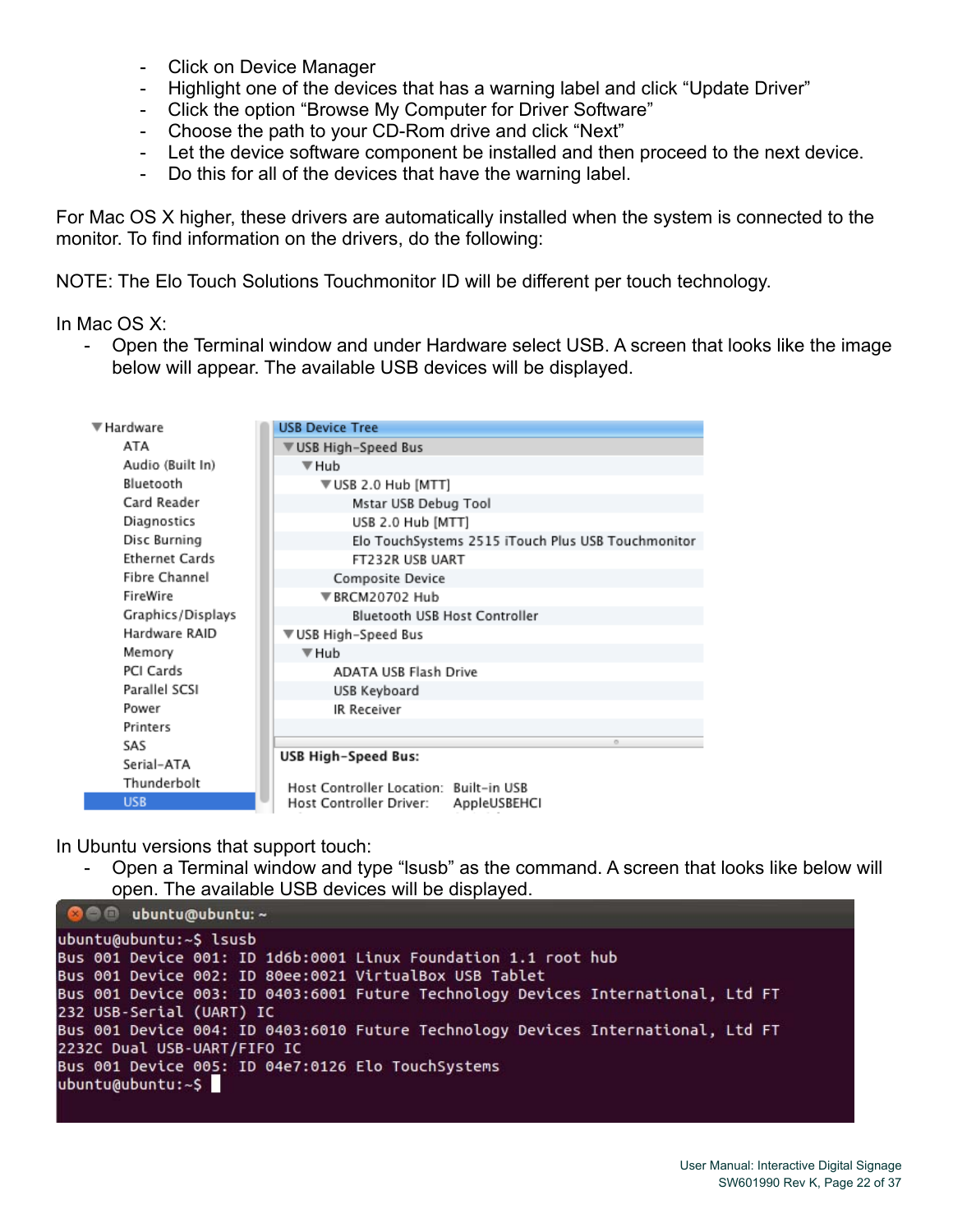#### Temperature Control

The IDS 01 Series monitors contain a temperature sensor that provides the user with real-time temperature readings. This reading can be found on the OSD menu by clicking on: Other Menu ► Information ► System Temperature. If the monitor senses temperatures higher than the operating range, the monitor will go into "Thermal Protection Mode." This mode allows the monitor to remain operational during brief periods of use outside of its operating range.



In Thermal Protection Mode, the monitor will reduce the backlight brightness to bring the internal temperature back within operating range. While in this mode, brightness cannot be increased. If the internal temperature decreases below the Thermal Protection Mode temperature for at least five minutes, normal operation is resumed. The OSD temperature at which the monitor will enter the Thermal Protection Mode is in the table below.

When the Thermal Protection Mode is enabled, the following icon will appear in the Main Menu and the Brightness Menu. This will indicate that the Thermal Protection Mode is active.



*Icon showing that Thermal Protection Mode is active*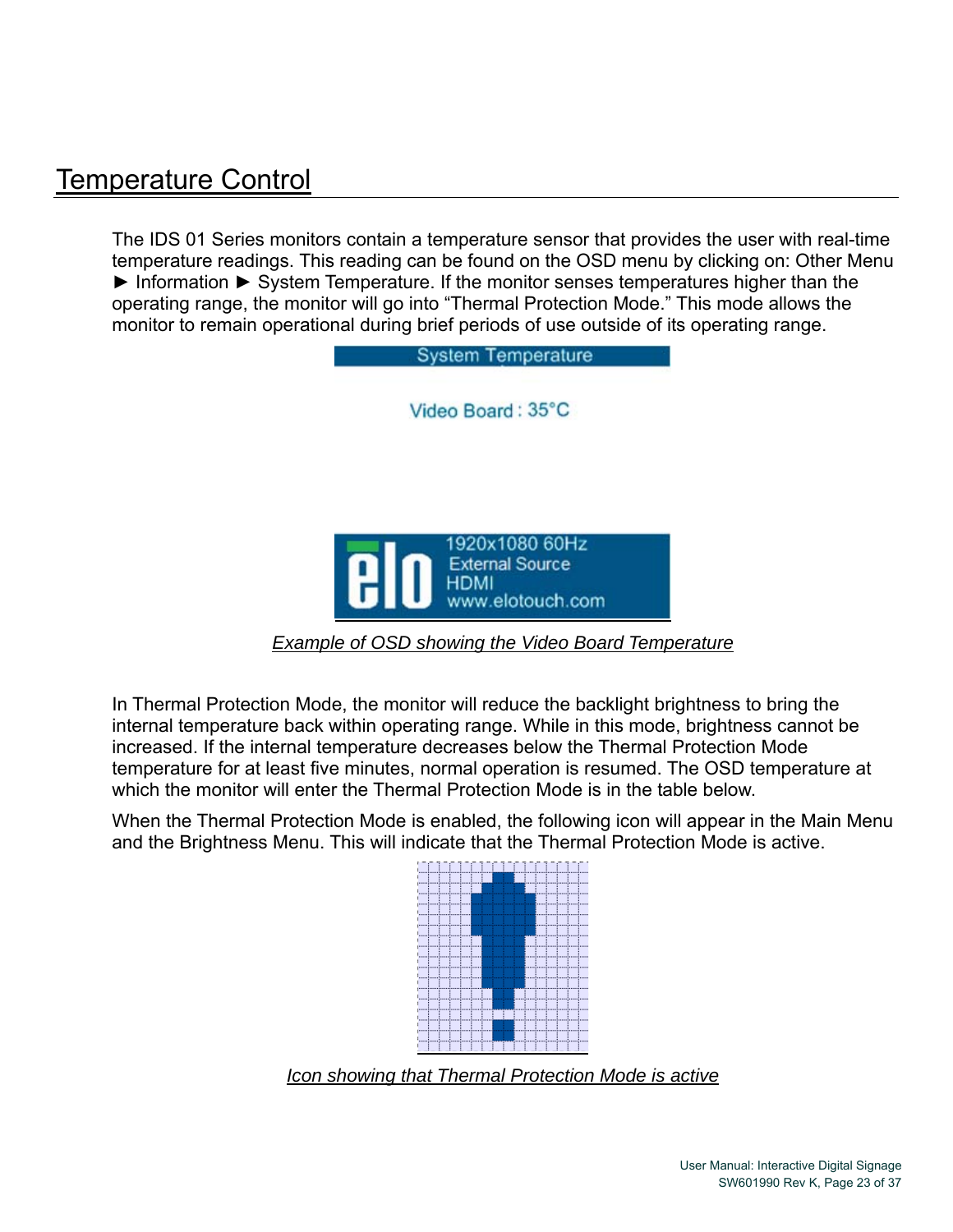

The user will be prompted to shut off the monitor within sixty seconds if the temperature continues to rise after Thermal Protection Mode Step 2 has been enabled. If the system is not manually turned off in sixty seconds, the touchmonitor will automatically turn off to prevent permanent damage to the monitor. The table below shows the Auto Shut Off temperature.

*Note: This will only enable in extreme conditions.*

Portrait and Landscape Mode

|                     | Thermal                 | <b>Thermal</b> |                  |
|---------------------|-------------------------|----------------|------------------|
|                     | Protection              | Protection     |                  |
|                     | Mode $(^{\circ}C)$ Step | Mode (°C) Step | Auto Shut Off    |
| <b>Monitor Size</b> |                         |                | Temperature (°C) |
| ET32/4201L          | 60                      | 65             |                  |
| ET5501L             | 56                      | 61             | 65               |
| ET7001L/ET7001LT    | 50                      | 55             | 63               |

In the event that Thermal Protection Mode Step 1 or 2 has been enabled, the monitor will resume full operational capabilities after the OSD temperature decreases to the values set forth in the table below. These temperatures must be retained for at least five minutes.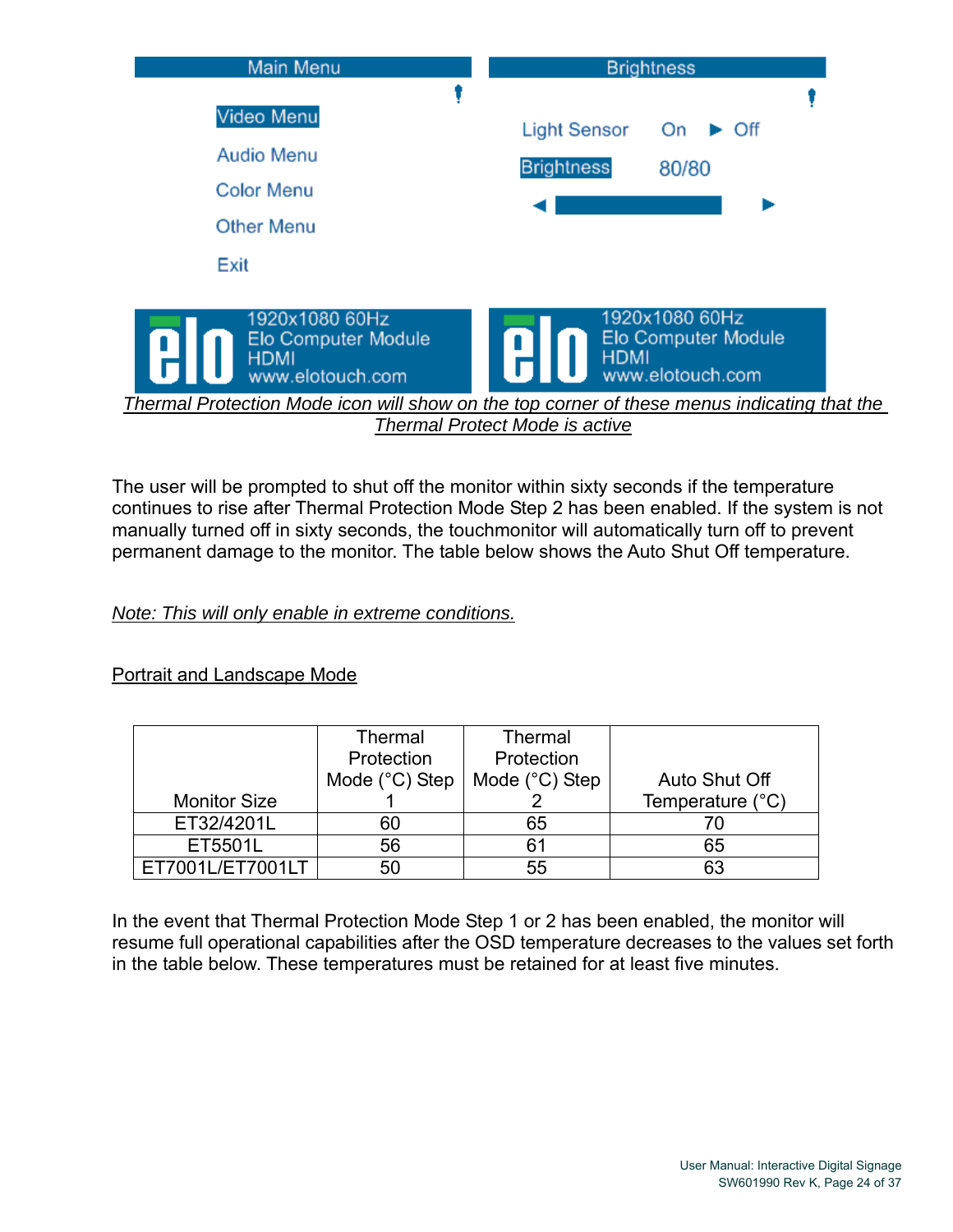|                     | Thermal    |
|---------------------|------------|
|                     | Protection |
|                     | Mode Step  |
|                     | 1 Disabled |
| <b>Monitor Size</b> | C)         |
| ET32/4201L          | 55         |
| ET5501L             | 53         |
| ET7001L/ET7001LT    |            |

If Thermal Protection Mode Step 2 is reached, the internal temperature needs to first decrease back to the Step 1 temperature and then decrease further to the value required to disable Thermal Protection Mode 1.

Example of Thermal Protection Mode for an ET4201L Monitor with 100% Brightness:

At Step 1:  $OSD = 60$ , Brightness =  $80\%$ 

 Normal operation returns if OSD can maintain 55°C or lower temperature for five minutes.

At Step 2:  $OSD = 65$ , Brightness =  $72\%$ 

Return to Step 1 if OSD can maintain 60°C or lower temperature for five minutes.

If the monitors internal temperature continues to rise, the monitor will shut off at  $OSD = 70^{\circ}C$ 

#### Table Top Mode

#### **Requirements:**

- **1.** The Table Top Mode function on the OSD must be enabled if the unit is placed in table top orientation.
- **2.** Cooling methods must be put in place to ensure that the air temperature beneath the monitor does not exceed the operating specifications. Consult chapter 7 for operating temperature specifications.

*Note: The warranty will be void if failure occurs to the monitor in table top mode orientation and the Table Top Mode function is not enabled without adequate cooling methods installed.* 

When the monitor is in Table top mode, the Thermal Protection steps are different. These OSD values are stated in the table below.

|                     | Thermal                | Thermal                | Thermal                | Auto Shut Off             |
|---------------------|------------------------|------------------------|------------------------|---------------------------|
|                     | <b>Protection Mode</b> | <b>Protection Mode</b> | <b>Protection Mode</b> | Temperature $(^{\circ}C)$ |
|                     | Enabled $(^{\circ}C)$  | Enabled $(^{\circ}C)$  | Enabled $(^{\circ}C)$  |                           |
| <b>Monitor Size</b> | Step 1                 | Step 2                 | Step 3                 |                           |
| ET32/4201L          | 60                     | 65                     | 70                     | 75                        |
| ET5501L             | 57                     | 61                     | n/a                    | 65                        |
| ET7001L/ET7001LT    | 59                     | 64                     | 69                     | 74                        |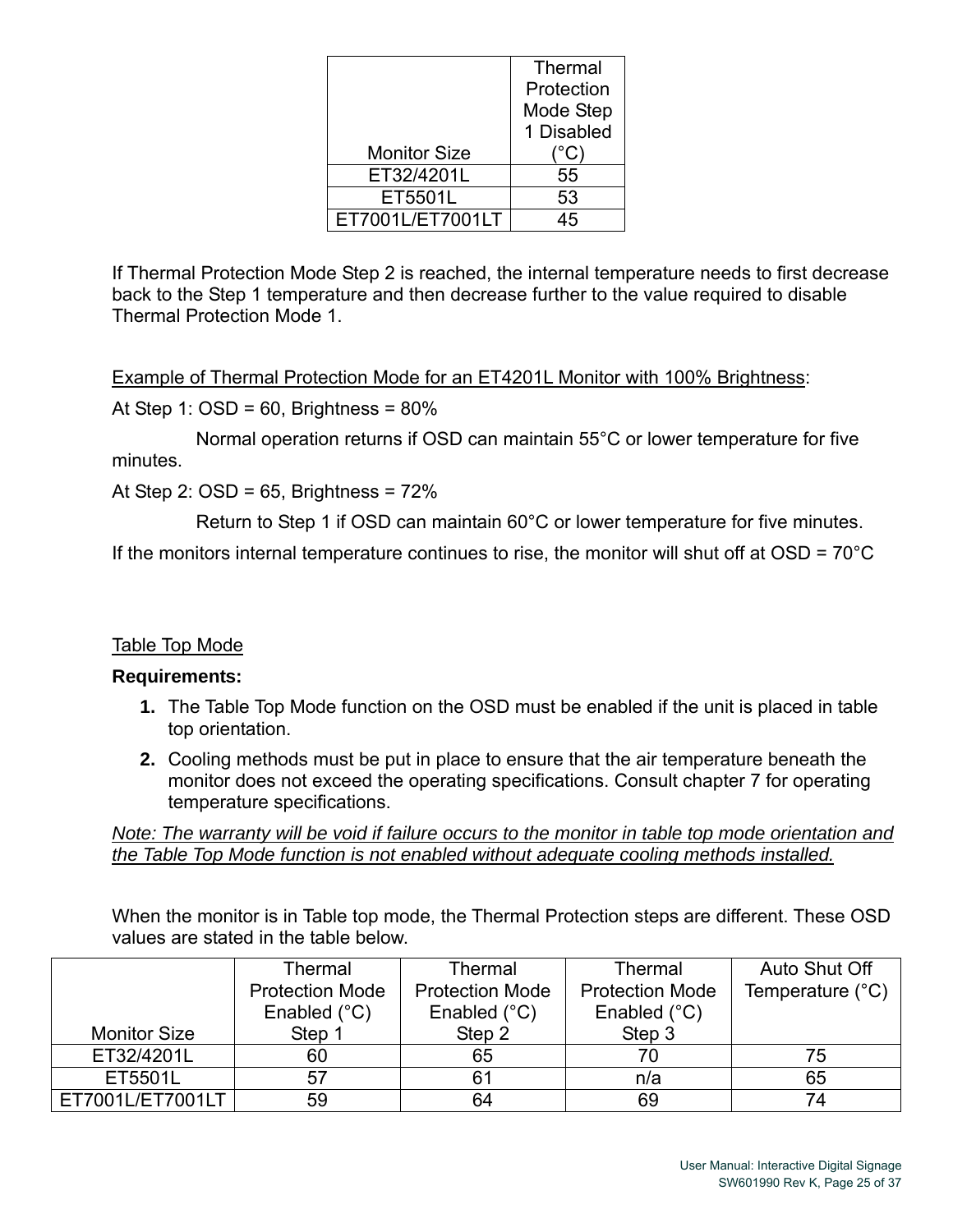## **Intelligent Brightness Control**

The IDS 01 touchmonitors include a light sensor that adjusts the brightness of the screen in accordance with the ambient light level surrounding the monitor. The Intelligent Brightness Control functions based on the following curve:

#### ET3201L:

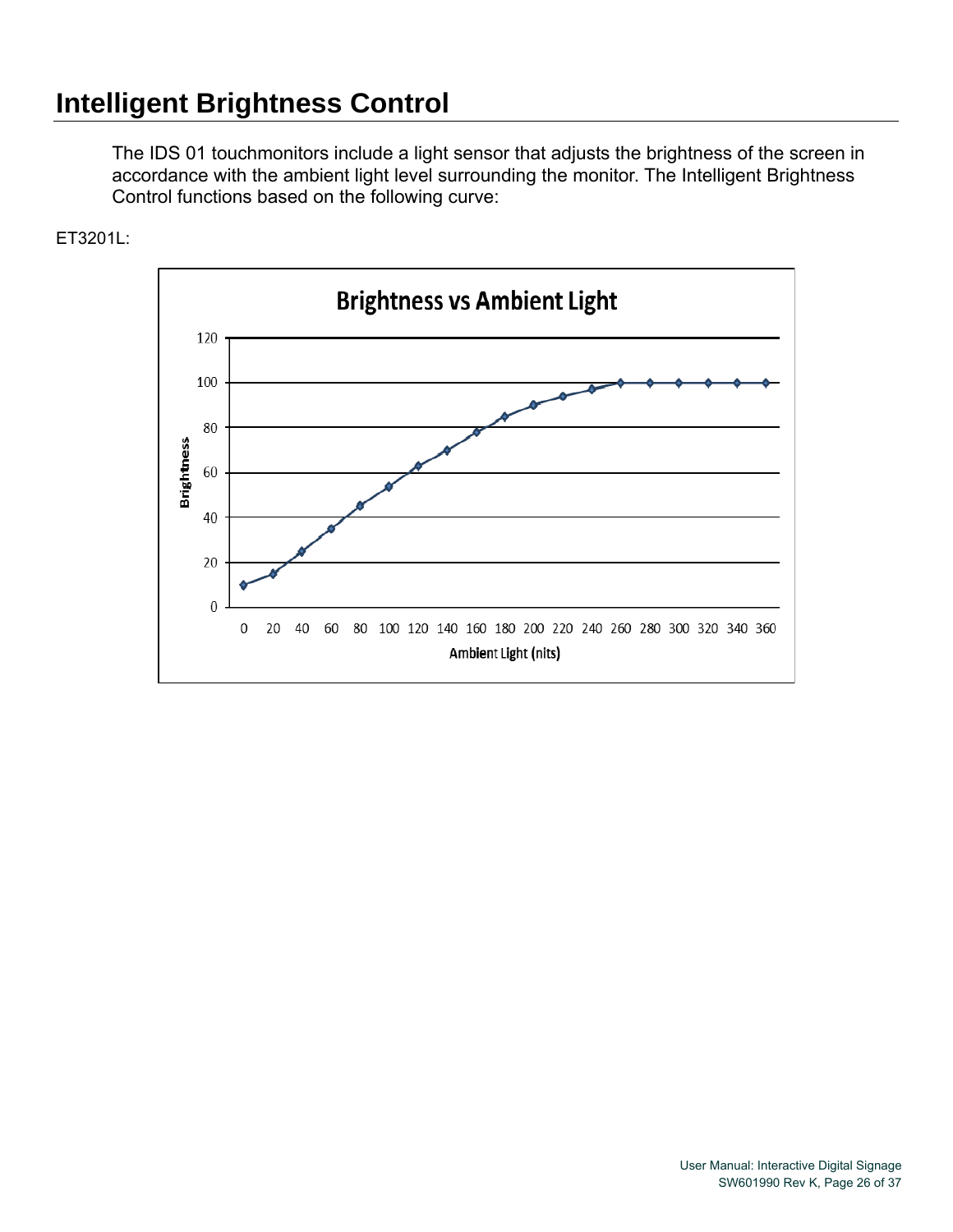#### ET4201L:



#### ET5501/7001L/ET7001LT



*Note: If the Thermal Protection Mode is activated, the Intelligent Brightness Control feature will act within the limits set forth in the Temperature Control section.*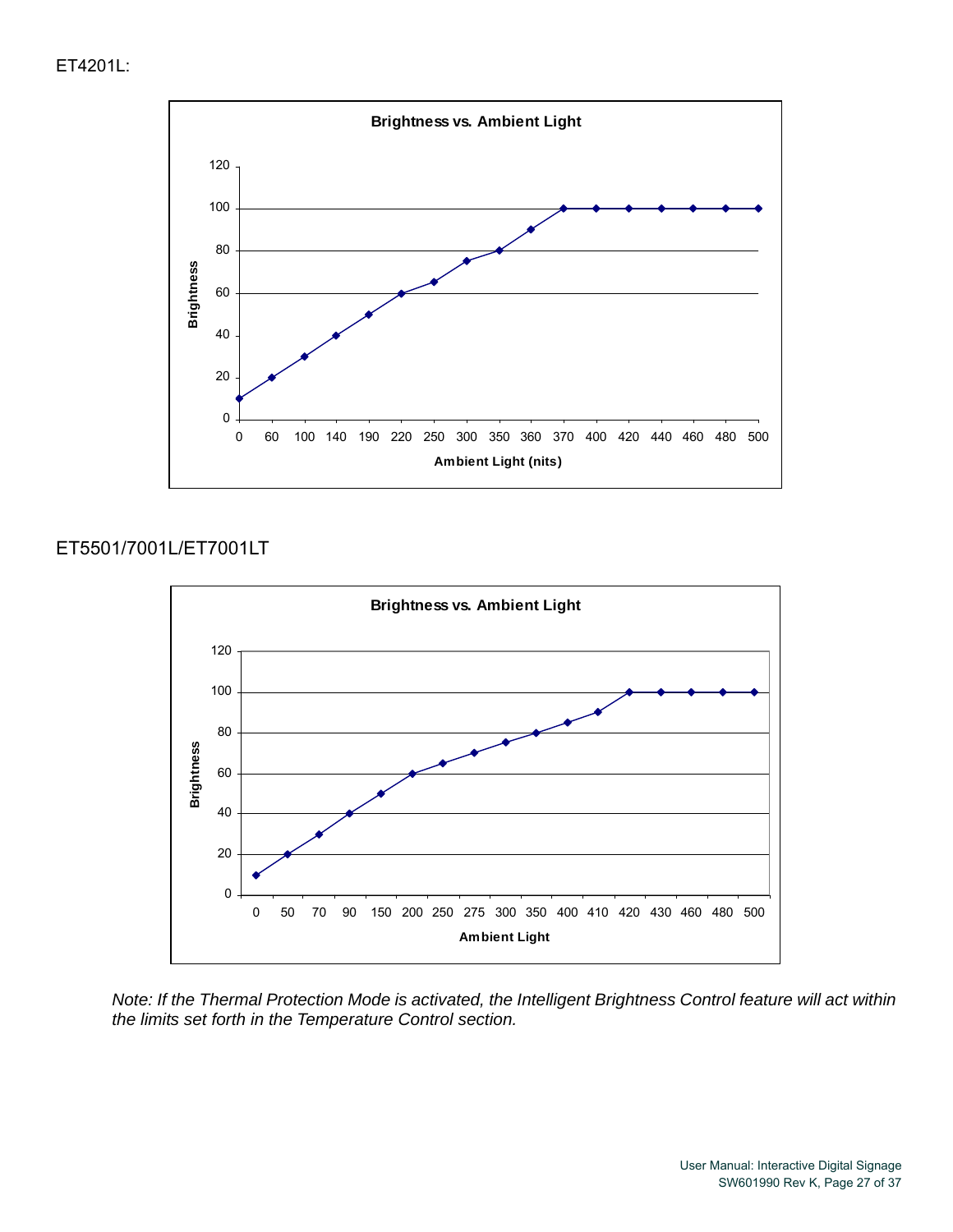The IDS 01 series touchmonitors contain the ability to update the video firmware with the use of an external computer. Contact Elo customer service for information on how to upgrade the video firmware.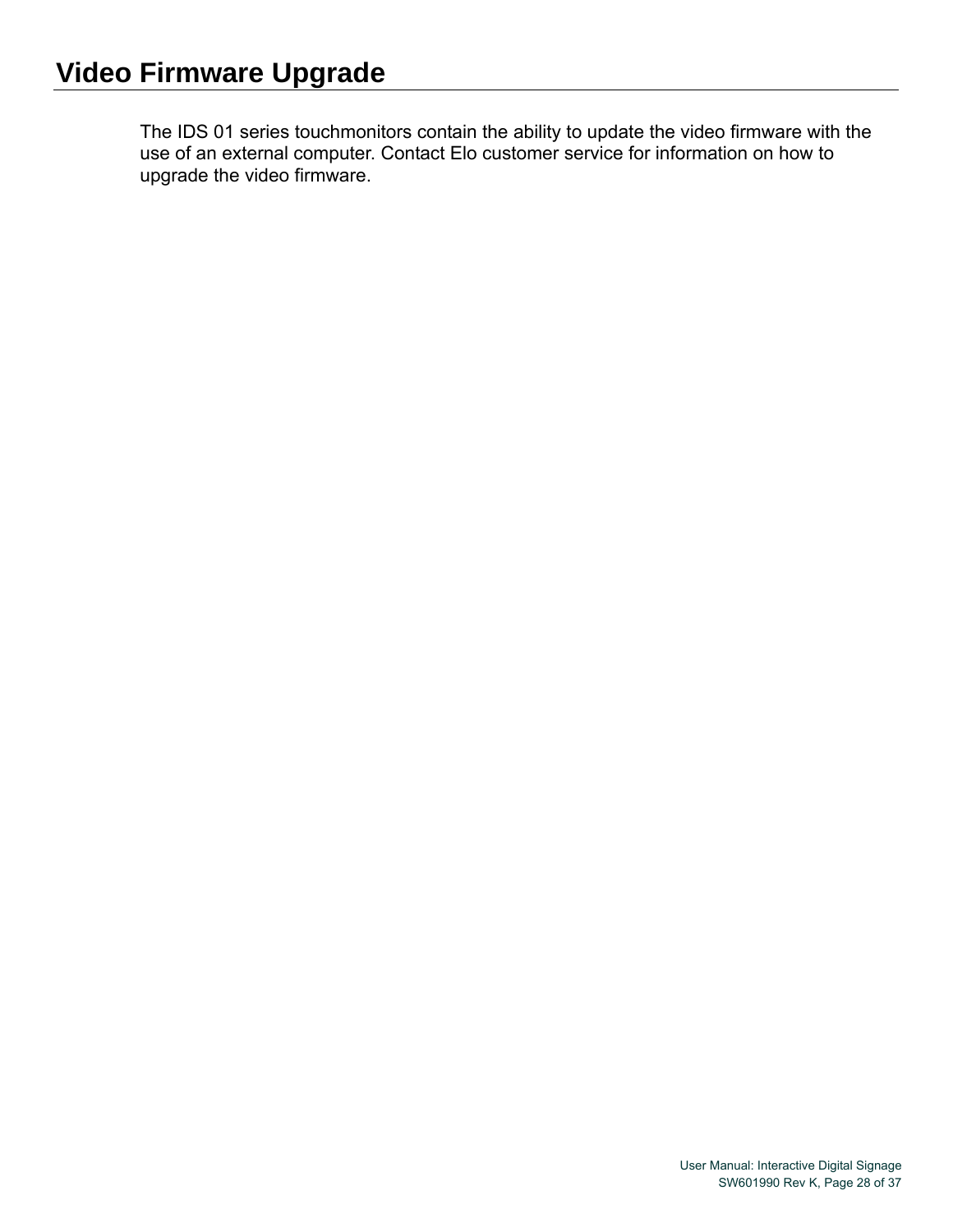# Chapter 6: Technical Support

If you are experiencing trouble with your touchmonitor, refer to the following suggestions. If the problem persists, please contact your local dealer or contact Elo Touch Solutions Customer Service.

## **Solutions to Common Problems**

| <b>Problem</b>                                                      | <b>Suggested Troubleshooting</b>                                                                                                                                                                   |
|---------------------------------------------------------------------|----------------------------------------------------------------------------------------------------------------------------------------------------------------------------------------------------|
| The Touchmonitor does not respond when<br>turning on the system.    | Check that the AC power cable is properly<br>connected.<br>Verify the AC power source is functioning.                                                                                              |
| The Computer Module does not respond<br>when turning on the system. | Disconnect the AC power cable and verify that the<br>Computer Module is properly installed. Reconnect<br>the AC power cable.                                                                       |
| Monitor display is dim.                                             | Use the OSD to increase the brightness.<br>Use the OSD to increase the contrast.                                                                                                                   |
| Monitor display is blank.                                           | If the Power Status LED is blinking, the monitor or<br>Computer Module may be in SLEEP mode. Press<br>any key / move the mouse / touch the touchscreen to<br>see if the image reappears.           |
| Monitor displays an "Out Of Range"<br>message.                      | Adjust your computers resolution/timing mode such<br>that it is within the allowable timing ranges specified<br>for your Touchmonitor on the Elo website<br>www.elotouch.com.                      |
| Touch functionality doesn't work.                                   | Verify your computer or Elo Computer Module has<br>the latest drivers installed.<br>For optical units, remove and Elo driver and restart<br>the computer. Refer to the Setup chapters for details. |

To keep the product operating at an optimum level please limit the product usage cycle to 18 hours for every 24 hours:

Usage duty cycle: 18 hours on per 24 hours

Elo recommends using the Content Management System or O/S scheduling settings and/or EloView commands to manage duty cycle. This will enable power savings and trouble free operation throughout the life of the monitor.

#### **Technical Assistance**

Visit www.elotouch.com/go/websupport for online self-help. Visit www.elotouch.com/go/contactsupport for technical support. See this user manuals last page for worldwide technical support phone numbers.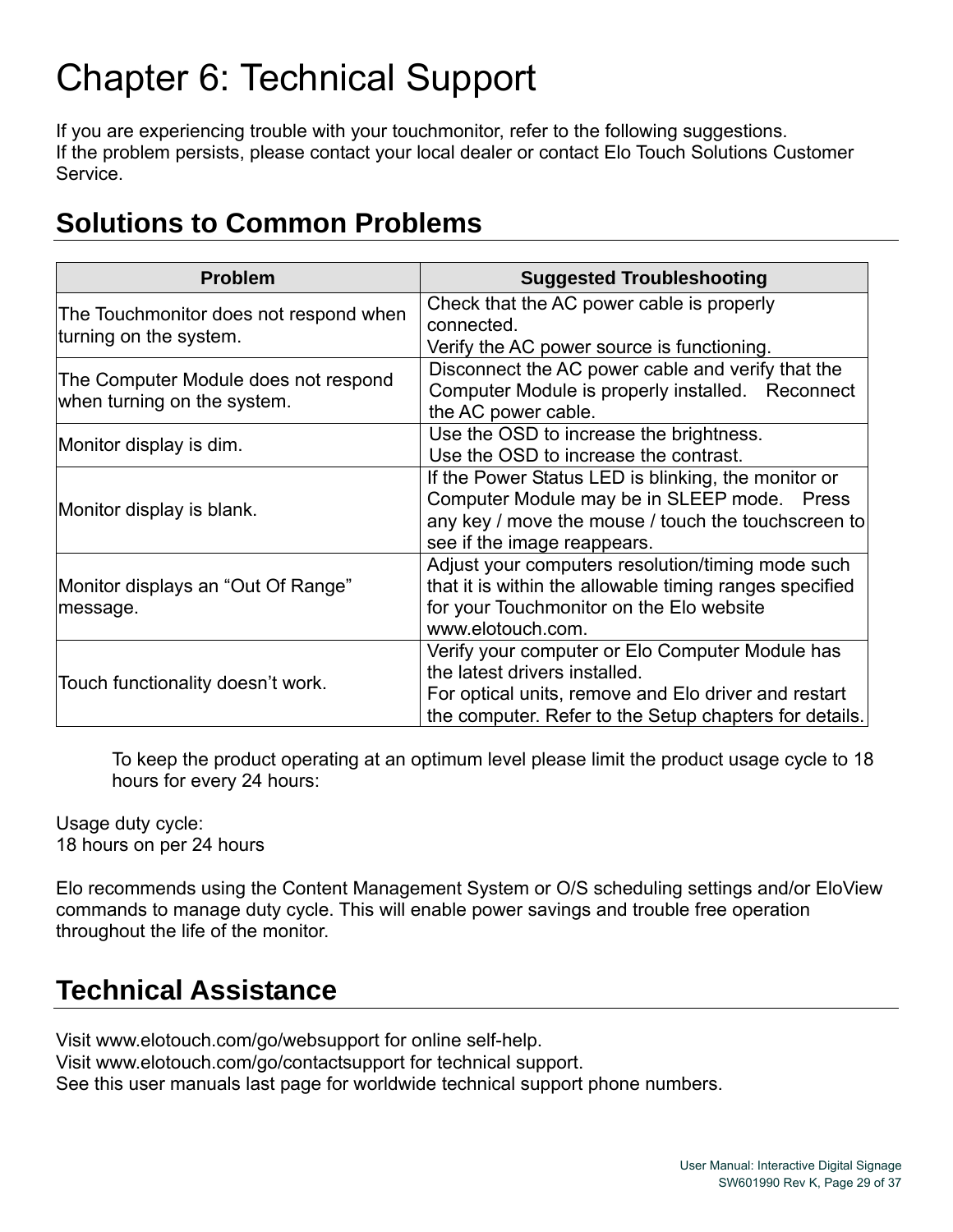# Chapter 7: Safety & Maintenance

## **Safety**

To avoid risk of electric shock, follow all safety notices and do not disassemble the touchmonitor or Computer Module. They are not user-serviceable.

Do not block or insert anything inside any of the ventilation slots.

The touchmonitor is equipped with a 3-wire, grounding power cord. The power cord plug only fits into a grounded outlet. Do not fit or modify the plug into an outlet that has not been configured for this purpose. Do not use a damaged power cord. Only use the power cord that came with your Elo Touchmonitor. Use of an unauthorized power cord may invalidate your warranty.

Ensure that the system is maintained and runs within the specified environmental conditions listed in the products specifications available on the Elo Touch Solutions website www.elotouch.com.

#### **Environmental conditions for transportation and storage**

Temperature:

Portrait and Landscape Mode: Operating 0°C to 40°C Storage/Transportation -20°C to 50°C

#### Table Top Mode

Operating Temperature (Independent of altitude): 0°C to 35°C Non-Operating Temperature (Independent of altitude): -20°C to 50°C

With OPS module:

Operating Temperature (Independent of altitude): 0°C to 35°C Non-Operating Temperature (Independent of altitude): -20°C to 50°C

| Humidity (non-condensing): |            |
|----------------------------|------------|
| Operating                  | 20% to 80% |
| Storage/Transportation     | 10% to 95% |

Altitude:

| Operating              | 0 to 3,658m  |
|------------------------|--------------|
| Storage/Transportation | 0 to 12,192m |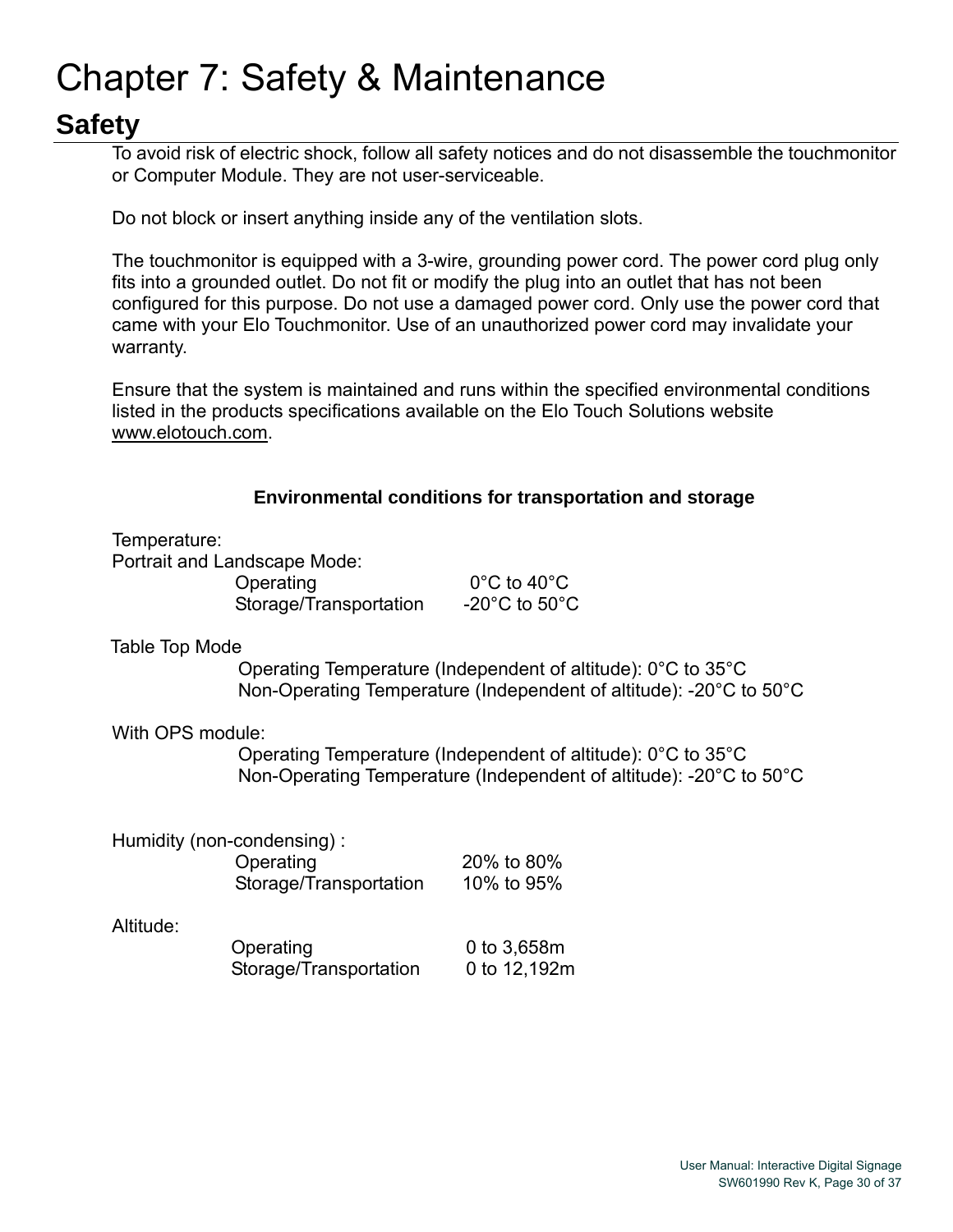# **Care and Handling**

The following tips will help maintain optimal performance of your touchmonitor:

- Disconnect the AC power cable before cleaning.
- To clean the display, use a cloth lightly dampened with a mild detergent.
- It is important that your unit remains dry. Do not get liquids on or inside the unit. In the event that liquid does get inside, have a qualified service technician inspect the unit before you power it on again.
- Do not wipe the screen with a cloth or sponge that could scratch the surface.
- When cleaning the touchscreen, use window or glass cleaner applied to a clean cloth or sponge. Never apply the cleaner directly on the touchscreen. Do not use alcohol (methyl, ethyl or isopropyl), thinner, benzene, or other abrasive cleaners.



## **Waste Electrical & Electronic Equipment Directive (WEEE)**



This product should not be disposed of with household waste. It should be deposited at a facility that enables recovery and recycling.

Elo has put in place recycling arrangements in certain parts of the world. For information on how you can access these arrangements, please visit http://www.elotouch.com/AboutElo/ewaste-program/.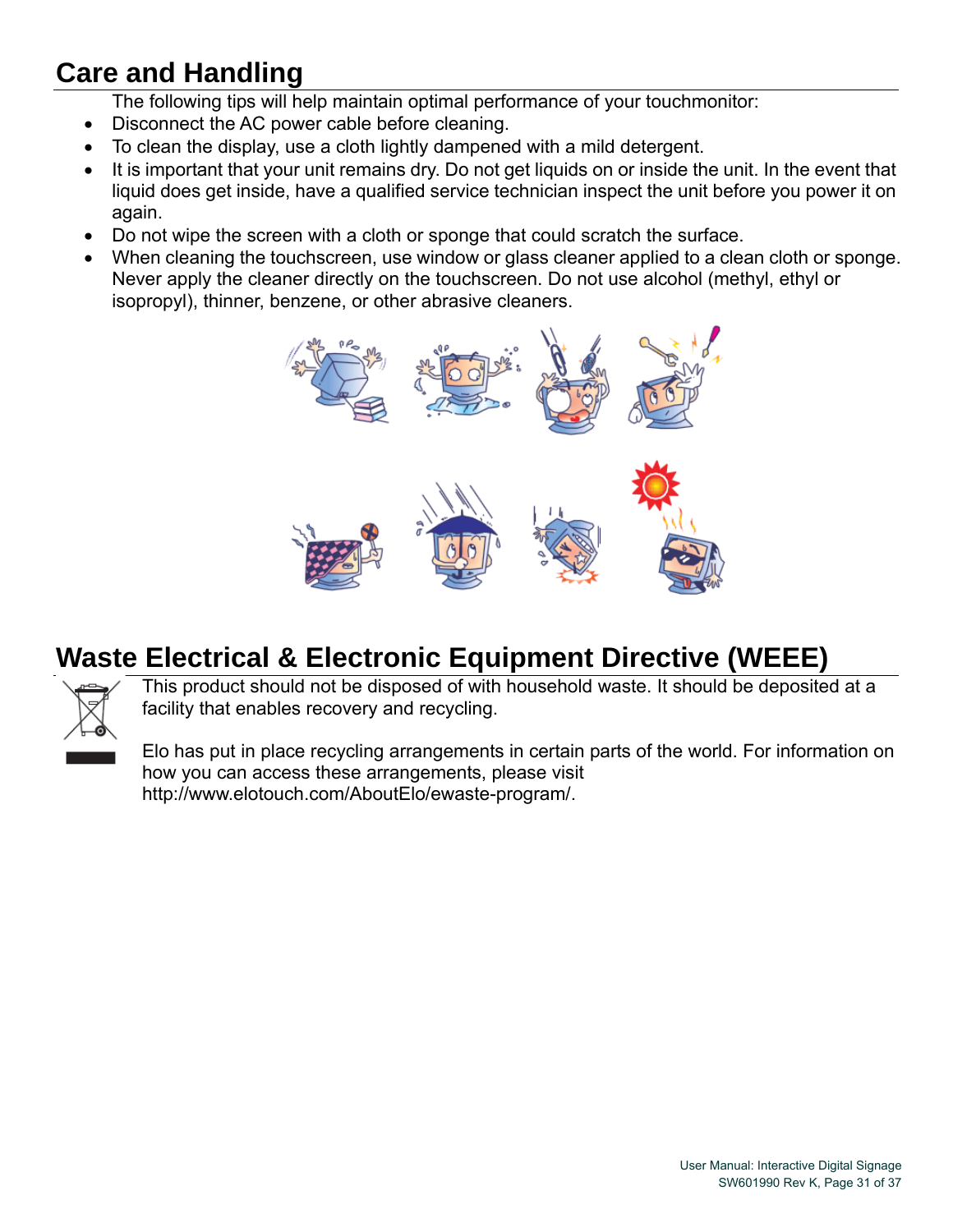# Chapter 8: Regulatory Information

#### **I. Electrical Safety Information:**

Compliance is required with respect to the voltage, frequency, and current requirements indicated on the manufacturer's label. Connection to a different power source than those specified herein will likely result in improper operation, damage to the equipment or pose a fire hazard if the limitations are not followed.

There are no operator serviceable parts inside this equipment. There are hazardous voltages generated by this equipment which constitute a safety hazard. Service should be provided only by a qualified service technician.

Contact a qualified electrician or the manufacturer if there are questions about the installation prior to connecting the equipment to mains power.

#### **II. Emissions and Immunity Information**

Notice to Users in the United States: This equipment has been tested and found to comply with the limits for a Class A digital device, pursuant to Part 15 of FCC Rules. These limits are designed to provide reasonable protection against harmful interference in a residential installation. This equipment generates, uses, and can radiate radio frequency energy, and if not installed and used in accordance with the instructions, may cause harmful interference to radio communications.

Notice to Users in Canada: This equipment complies with the Class A limits for radio noise emissions from digital apparatus as established by the Radio Interference Regulations of Industrial Canada.

Notice to Users in the European Union: Use only the provided power cords and interconnecting cabling provided with the equipment. Substitution of provided cords and cabling may compromise electrical safety or CE Mark Certification for emissions or immunity as required by the following standards:

This Information Technology Equipment (ITE) is required to have a CE Mark on the Manufacturer's label which means that the equipment has been tested to the following Directives and Standards: This equipment has been tested to the requirements for the CE Mark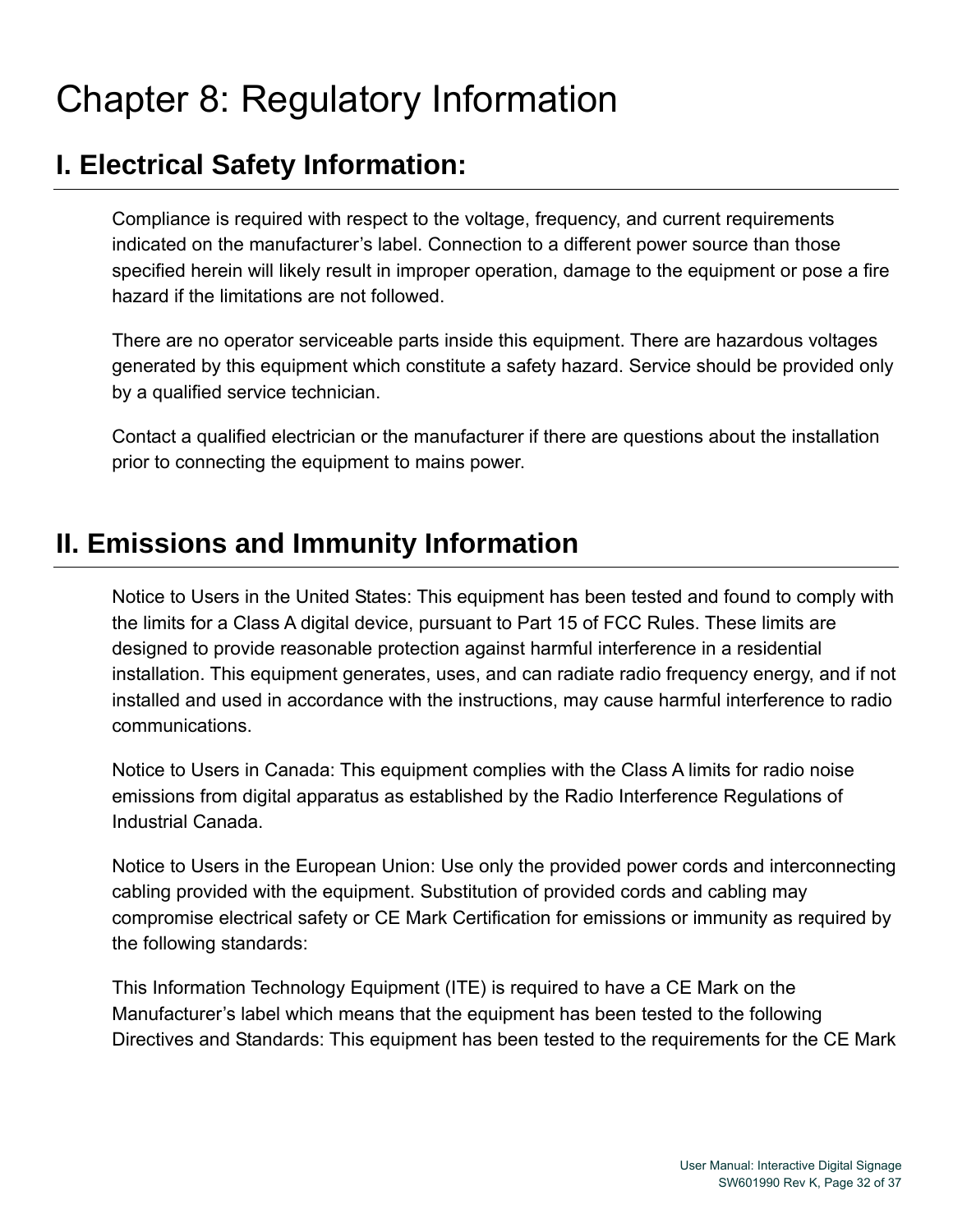as required by EMC Directive 2004/108/EC as indicated in European Standard EN 55022 Class A and the Low Voltage Directive 2006/95/EC as indicated in European Standard EN 60950-1.

General Information to all Users: This equipment generates, uses and can radiate radio frequency energy. If not installed and used according to this manual the equipment may cause interference with radio and television communications. There is, however, no guarantee that interference will not occur in any particular installation due to site-specific factors.

This device complies with part 15 of the FCC Rules. Operation is subject to the following two conditions: (1) This device may not cause harmful interference, and (2) this device must accept any interference received, including interference that may cause undesired operation.

1) In order to meet emission and immunity requirements, the user must observe the following:

a) Use only the provided I/O cables to connect this digital device with any computer.

b) To ensure compliance, use only the provided manufacturer's approved line cord.

c) The user is cautioned that changes or modifications to the equipment not expressly approved by the party responsible for compliance could void the user's authority to operate the equipment.

- 2) If this equipment appears to cause interference with radio or television reception, or any other device:
	- a) Verify as an emission source by turning the equipment off and on.

If you determine that this equipment is causing the interference, try to correct the interference by using one or more of the following measures:

- i. Move the digital device away from the affected receiver.
- ii. Reposition (turn) the digital device with respect to the affected receiver.
- iii. Reorient the affected receiver's antenna.
- iv. Plug the digital device into a different AC outlet so the digital device and the receiver are on different branch circuits.
- v. Disconnect and remove any I/O cables that the digital device does not use. (Unterminated I/O cables are a potential source of high RF emission levels.)
- vi. Plug the digital device into only a grounded outlet receptacle. Do not use AC adapter plugs. (Removing or cutting the line cord ground may increase RF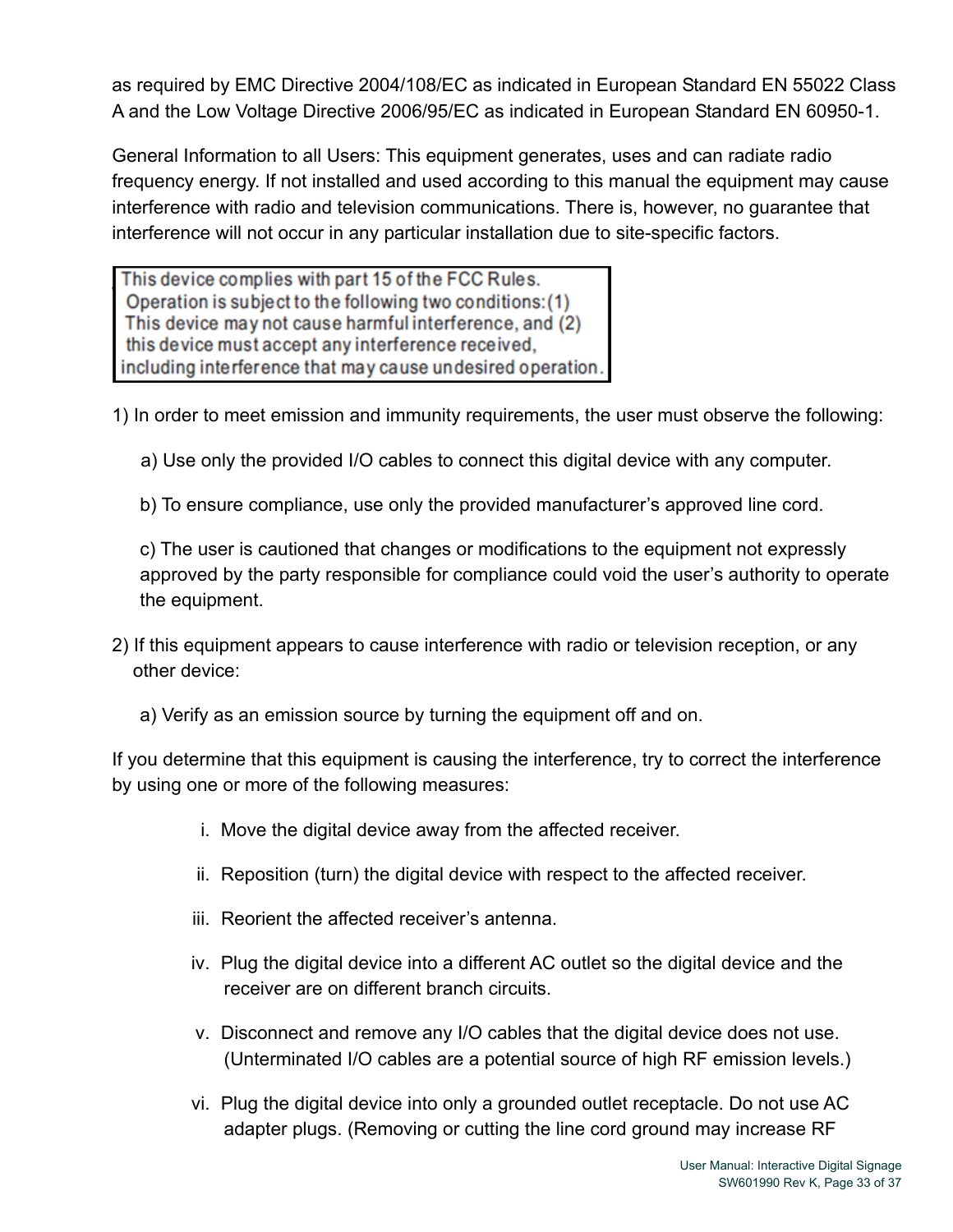If you need additional help, consult your dealer, manufacturer, or an experienced radio or television technician.

#### **III. Agency Certifications**

The following certifications and marks have been issued or declared for this monitor:

Argentina S-Mark **Internal S-Mark** Japan VCCI **Taiwan BSMI** Canada CUL, IC Mexico CoC China CCC Russia EAC Europe CE

Australia RCM Korea KC United States FCC, UL

## **IV. China RoHS**

In accordance to Chinese law (Administration on the Control of Pollution Caused by Electronic Information Products), the section below lists out the name and amount of the toxic and/or hazardous materials that this product may contain.

| Component            | Toxic or Hazardous Substances and Elements |          |                                             |          |                 |                |
|----------------------|--------------------------------------------|----------|---------------------------------------------|----------|-----------------|----------------|
| Name                 |                                            |          | Lead(Pb) Mercury(Hg) Cadmium(Cd) Hexavalent |          | Polybrominated  | Polybrominated |
|                      |                                            |          |                                             | Chromium | Biphenyls (PBB) | Diphenyl       |
|                      |                                            |          |                                             | $(Cr6+)$ |                 | Ethers (PBDE)  |
| <b>Plastic Parts</b> | O                                          | Ω        | lO                                          |          |                 |                |
| <b>Metal Parts</b>   | x                                          | O        | $\circ$                                     | O        |                 |                |
| Wire and             | x                                          | lO       | lO                                          | $\circ$  |                 | Ω              |
| Cable                |                                            |          |                                             |          |                 |                |
| Assembly             |                                            |          |                                             |          |                 |                |
| <b>LCD Panel</b>     | Χ                                          | ∩        | $\circ$                                     | C        |                 | O              |
| <b>Touch Screen</b>  | ΙX                                         | IO       | $\circ$                                     | Ω        | ∩               | O              |
| Panel                |                                            |          |                                             |          |                 |                |
| <b>PCBA</b>          |                                            | O        | $\circ$                                     | Ω        | ∩               | ∩              |
| Software (CD,        | lO                                         | $\Omega$ | lO                                          | C        |                 | Ω              |
| etc.                 |                                            |          |                                             |          |                 |                |

O: Indicates that this toxic or hazardous substance contained in all of the homogeneous materials for this component is below the limit requirement in SJ/T11363-2006.

X: Indicates that this toxic or hazardous substance contained in at least one of the homogeneous materials used for this component is above the limit requirement in SJ/T11363-2006. For items marked with X, exemptions were taken according to EU RoHS.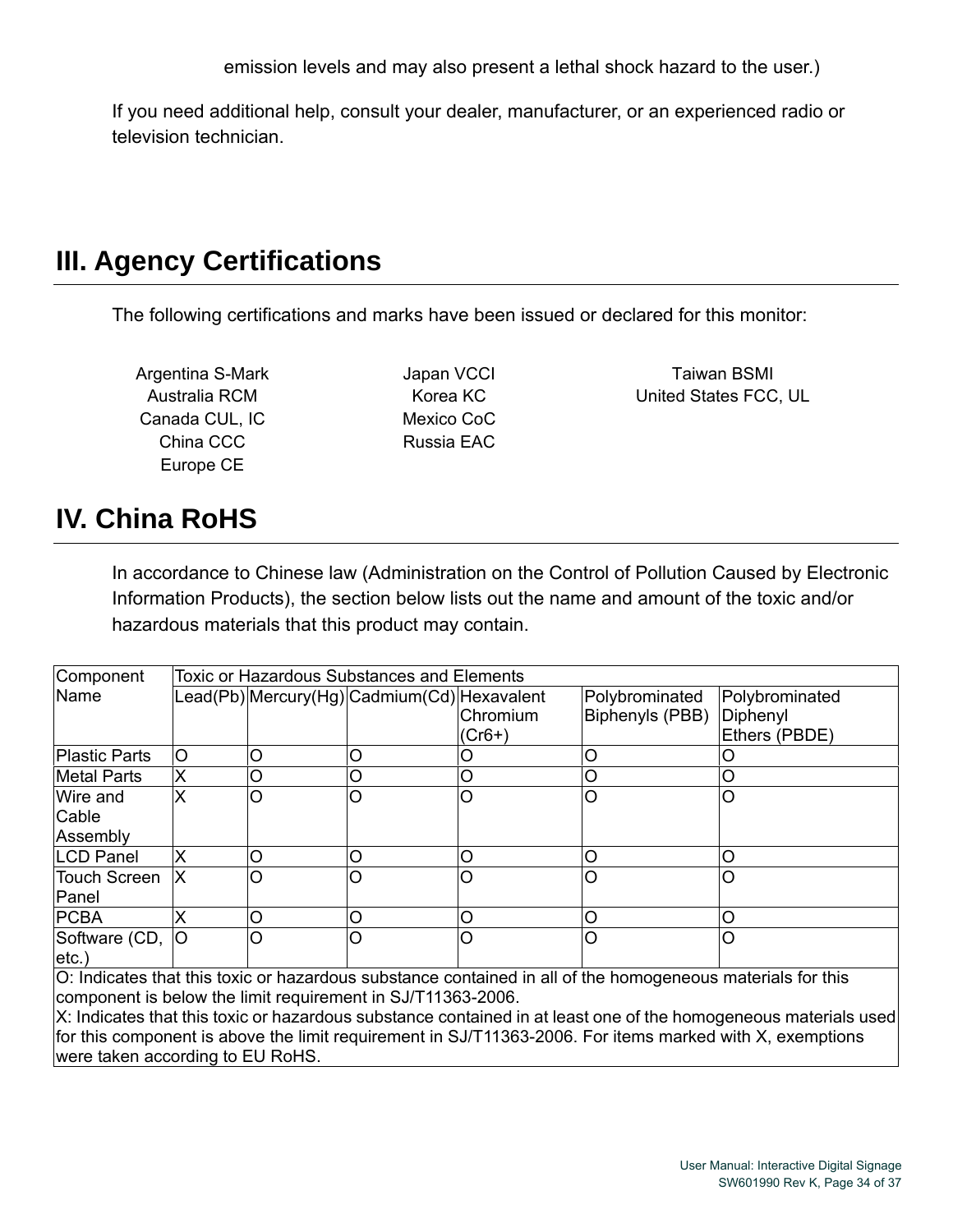Explanation of Markings

(1). In accordance with the SJ/T11364-2006 requirement, the electronic information products are marked with the following pollution control logo. The Environment-Friendly Use Period for this product is 10 years. The product will not leak or mutate under normal operating conditions listed below, so that the use of this electronic information product will not result in any severe environmental pollution, any bodily injury, or damage to any assets.

Operating Temperature: 0-40 / Humidity: 20%-80% (non-condensing).

Storage Temperature:-20~60 / Humidity: 10%~90% (non-condensing).



(2). It is encouraged and recommended that this product be recycled and reused according to local laws. The product should not be thrown away casually.

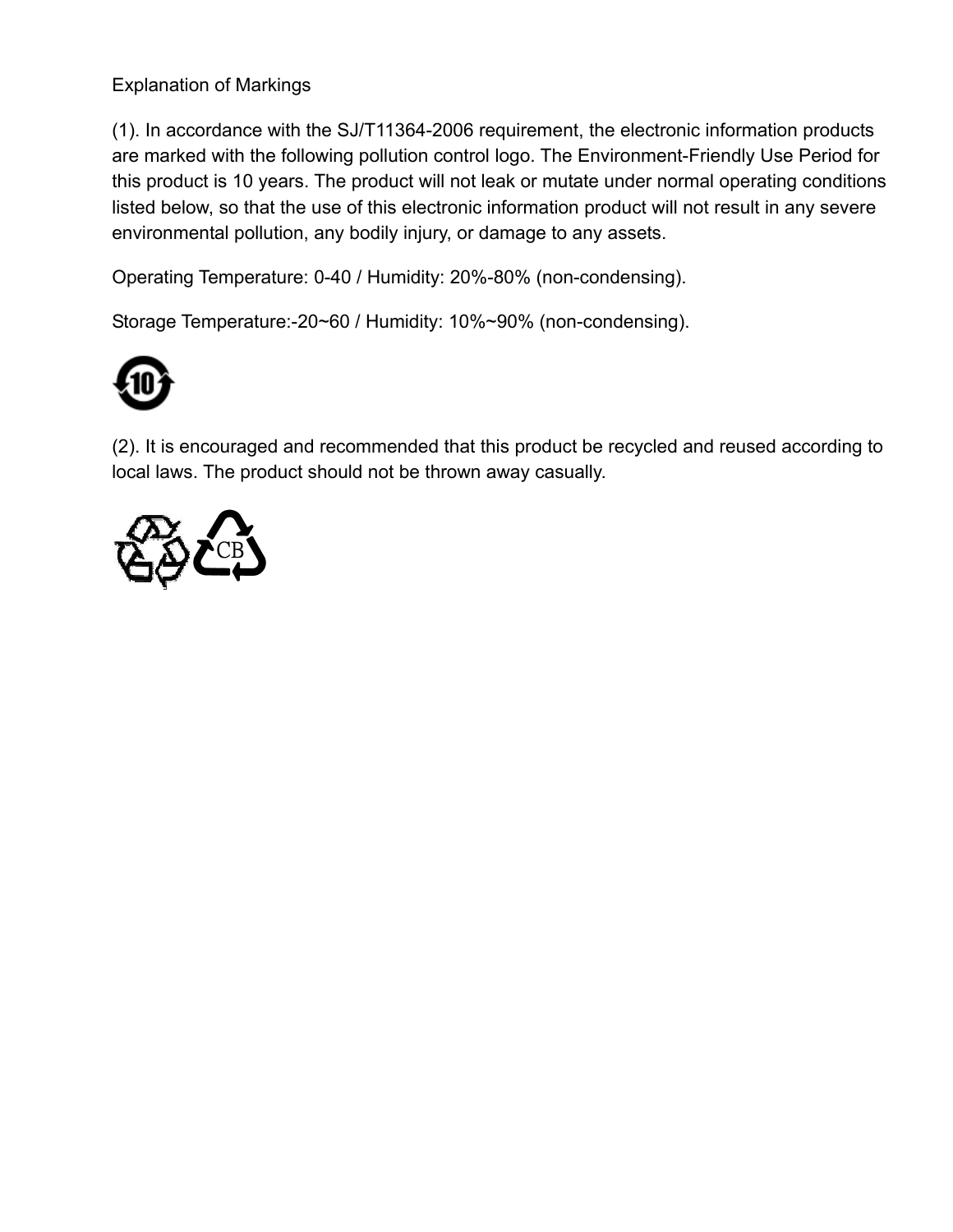# Chapter 9: Warranty Information

For warranty information, go to http://www.elotouch.com/Support/warranty.asp